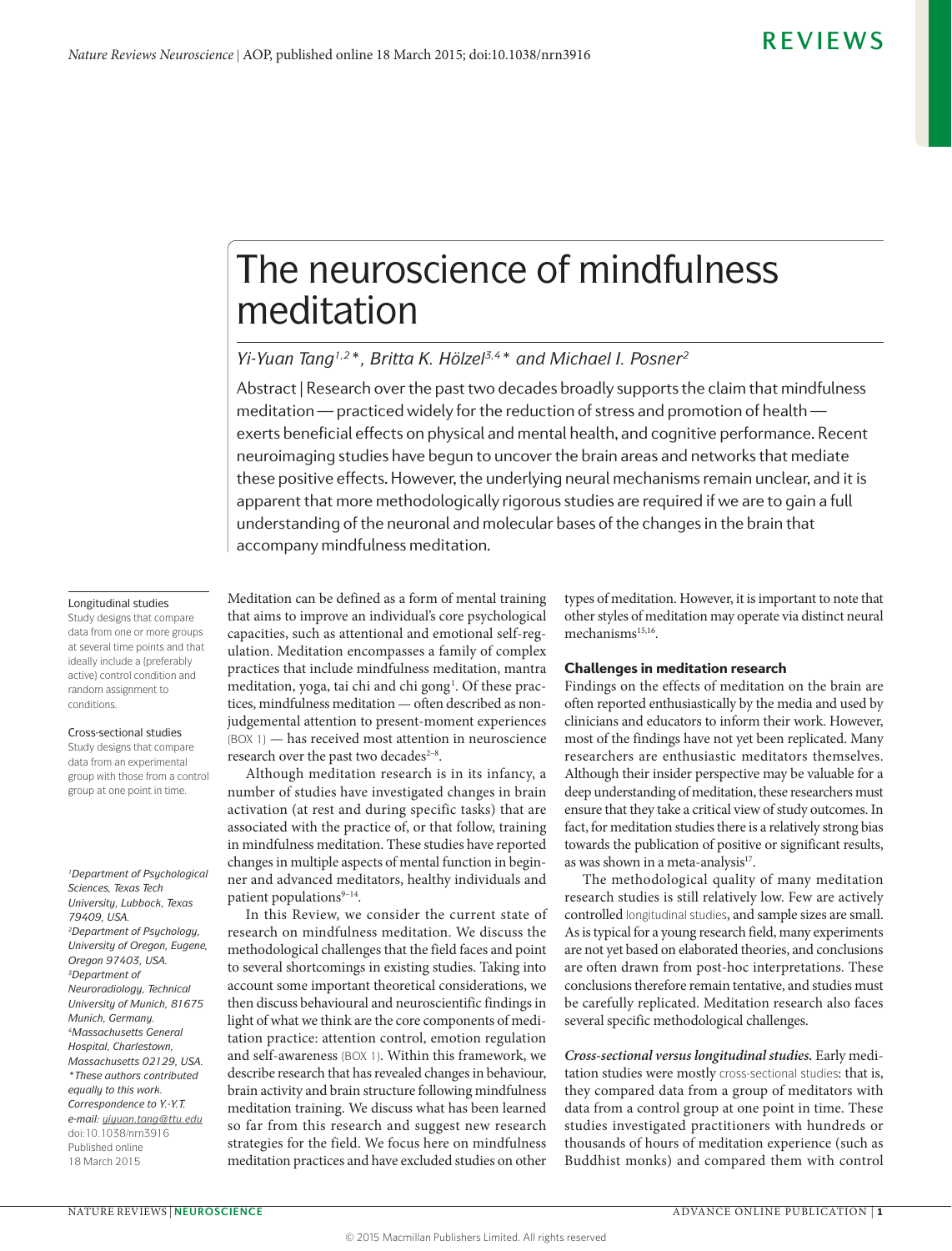### Box 1 | Mindfulness meditation

Different styles and forms of meditation are found in almost all cultures and religions. Mindfulness meditation originally stems from Buddhist meditation traditions<sup>3</sup>. Since the 1990s, mindfulness meditation has been applied to multiple mental and physical health conditions, and has received much attention in psychological research<sup>2,4-7</sup>. In current clinical and research contexts, mindfulness meditation is typically described as non-judgemental attention to experiences in the present moment<sup>3-8</sup>. This definition encompasses the Buddhist concepts of mindfulness and equanimity<sup>158</sup> and describes  $p$ ractices that require both the regulation of attention (in order to maintain the focus on immediate experiences, such as thoughts, emotions, body posture and sensations) and the ability to approach one's experiences with openness and acceptance<sup>2-10,53,158-161</sup>. Mindfulness meditation can be subdivided into methods involving focused attention and those involving open monitoring of present-moment experience<sup>9</sup>.

The mindfulness practices that have been the subject of neuroscientific research comprise a broad range of methods and techniques, including Buddhist meditation traditions, such as Vipassana meditation, Dzogchen and Zen, as well as mindfulness-based approaches such as integrative body-mind training (IBMT), mindfulness-based stress reduction  $(MBSR)$  and clinical interventions based on  $MBSR^{4-6}$ . Both

MBSR and IBMT have adopted mindfulness practices from the Buddhist traditions and aim to develop moment-to-moment, non-judgemental awareness through various techniques<sup>8-11,53,73</sup>. IBMT has been categorized in the literature as open-monitoring mindfulness meditation<sup>9,10,161</sup>, whereas MBSR includes both focused attention and open-monitoring practices<sup>8</sup>.

It has been suggested that mindfulness meditation includes at least three components that interact closely to constitute a process of enhanced self-requlation: enhanced attention control, improved emotion regulation  $\mathbf{b}$ and altered self-awareness (diminished self-referential processing and enhanced body awareness)<sup>10</sup> (see the figure, part a). Mindfulness meditation can be roughly divided into three different stages of practice - early, middle (intermediate) and advanced - that involve  $d$  ifferent amounts of effort<sup>11</sup> (see the figure, part **b**).



groups of non-meditators matched on various dimensions<sup>9,18</sup>. The rationale was that any effects of meditation would be most easily detectable in highly experienced practitioners.

A number of cross-sectional studies revealed differences in brain structure and function associated with meditation (see below). Although these differences may constitute training-induced effects, a cross-sectional study design precludes causal attribution: it is possible that there are pre-existing differences in the brains of meditators, which might be linked to their interest in meditation, personality or temperament<sup>2,19</sup>. Although correlational studies have attempted to discover whether more meditation experience is related to larger changes in brain structure or function, such correlations still cannot prove that meditation practice has caused the changes because it is possible that individuals with these particular brain characteristics may be drawn to longer meditation practice.

More recent research has used longitudinal designs, which compare data from one or more groups at several time points and ideally include a (preferably active) control condition and random assignment to conditions<sup>11-14,20-25</sup>. In meditation research, longitudinal studies are still relatively rare. Among those studies, some have investigated the effects of mindfulness training over just a few days, whereas others have investigated programmes of 1 to 3 months. Some of these studies have revealed changes in behaviour, brain structure and function<sup>11-14,20-25</sup>. A lack of similar changes in the control

group suggests that meditation has caused the observed changes, especially when other potentially confounding variables are controlled for properly<sup>20-22</sup>.

**Novice meditators versus expert meditators.** Although most cross-sectional studies included long-term meditators9,17, longitudinal studies are often conducted in beginners or naive subjects. Thus, differences in the results of cross-sectional and longitudinal analyses might be attributed to the different brain regions used during learning of meditation versus those used during the continued practice of an acquired skill. It would be interesting to follow subjects over a long-term period of practice to determine whether changes induced by meditation training persist in the absence of continued practice. However, such long-term longitudinal studies would be compromised by feasibility constraints, and it is likely that future longitudinal studies will remain restricted to relatively short training periods<sup>2</sup>.

**Control groups and interventions.** It is important to control for variables that may be confounded with meditation training, such as changes in lifestyle and diet that might accompany the meditation practice or the expectancy and intention that meditation beginners bring to their practice. Researchers must carefully determine which variables are integral aspects of the meditation training and which can be controlled for. Some earlier studies only controlled for the length of time that the individual has practised meditation and the effects of repeated testing,

### Correlational studies

Studies that assess the co-variation between two variables: for example, co-variation of functional or structural properties of the brain and a behavioural variable, such as reported stress.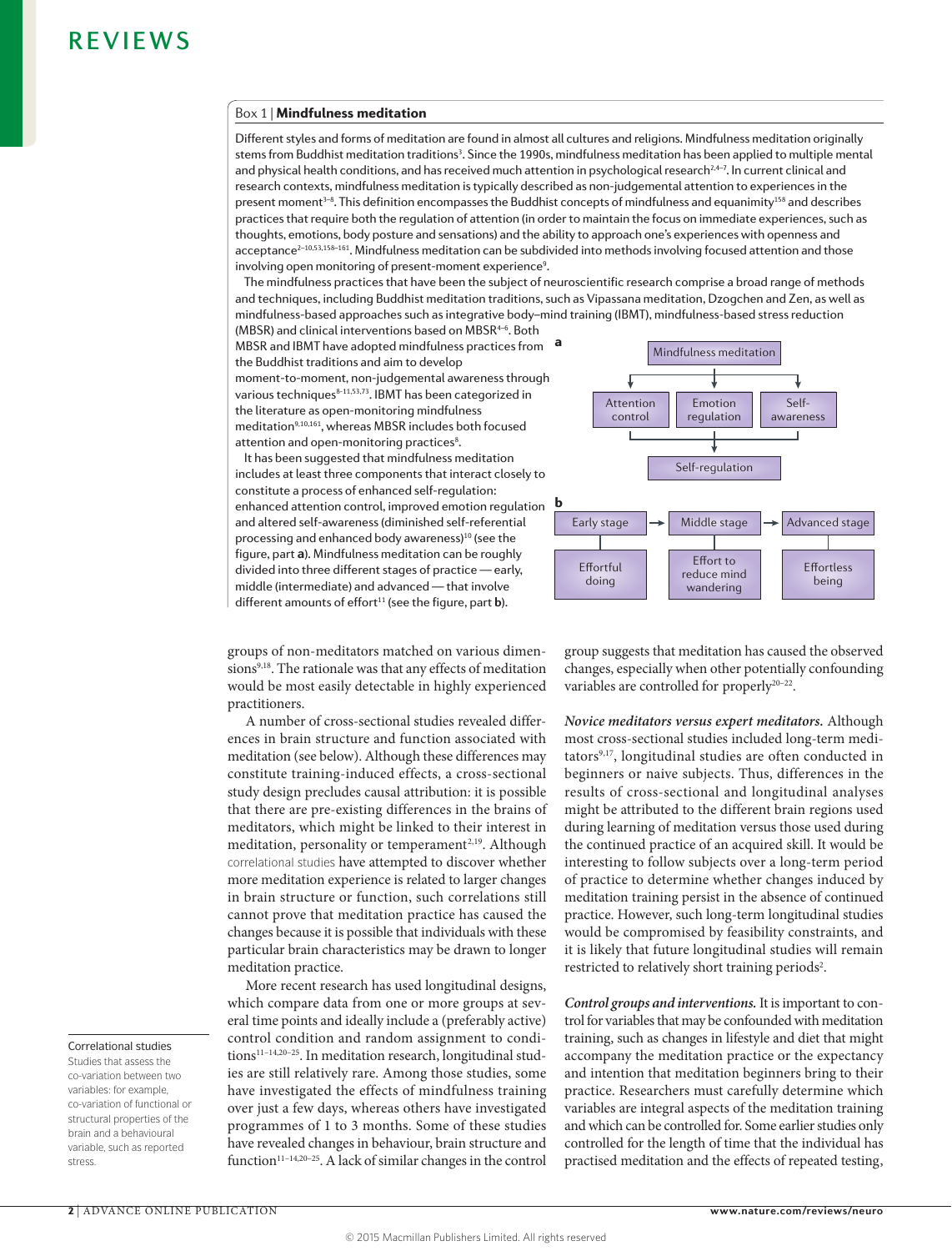# R F V I F W S

### Blood-oxygen-leveldependent contrasts

(BOLD contrasts). Signals that can be extracted with functional MRI and that reflect the change in the amount of deoxyhaemoglobin that is induced by changes in the activity of neurons and their synapses in a region of the brain. The signals thus reflect the activity in a local brain region.

### Arterial spin labelling

(ASL). An MRI technique that is capable of measuring cerebral blood flow *in vivo*. It provides cerebral perfusion maps without requiring the administration of a contrast agent or the use of ionizing radiation because it uses magnetically labelled endogenous blood water as a freely diffusible tracer.

#### Brain state

The reliable patterns of brain activity that involve the activation and/or connectivity of multiple large-scale brain networks.

### Fractional anisotropy

A parameter in diffusion tensor imaging, which images brain structures by measuring the diffusion properties of water molecules. It provides information about the microstructural integrity of white matter.

but more recent studies have developed and included active interventions in control groups — such as stress management education<sup>26</sup>, relaxation training<sup>14,23,27</sup> or health enhancement programmes<sup>20-22</sup> — that can control for variables such as social interaction with the group and teachers, amount of home exercise, physical exercise and psychoeducation. These studies are therefore better able to extract and delineate the meditation-specific effects. For example, one study investigating short-term meditation training used a 'sham meditation' condition in which participants thought they were meditating, but did not receive proper meditation instructions, which allowed the researchers to control for factors such as expectancy, body posture and attention from the teacher<sup>28</sup>. Mechanistic studies ideally need to use interventions that are as effective as mindfulness meditation in producing the beneficial effects on target variables but that allow for assessment of the unique mechanism underlying the mindfulness practice<sup>23,29</sup>.

**Control conditions in functional imaging.** Although all functional neuroimaging studies must use appropriate comparison conditions, this challenge is particularly important when imaging meditative states (BOX 2). The comparison condition should be one in which a state of mindfulness meditation is not present. Many studies use resting comparison conditions, but a problem with this is that experienced practitioners are likely to enter into a state of meditation when at rest. However, other active tasks introduce additional brain activity that renders the comparison difficult to interpret. Using imaging protocols that do not rely on blood-oxygen-level-dependent contrasts (BOLD contrasts), such as arterial spin labelling, might be a possible solution for this problem<sup>30</sup>.

### Changes in brain structure

In the past decade, 21 studies have investigated alterations in brain morphometry related to mindfulness meditation<sup>17</sup>. These studies varied in regard to the exact mindfulness meditation tradition under investigation<sup>31-34,36-52</sup>, and multiple measurements have been

### Box 2 | Imaging the meditative state

A brain state can be defined as a reliable pattern of activity and/or connectivity in multiple large-scale brain networks<sup>11,73</sup>. Meditation training involves obtaining a meditative state, and measurements of behaviour and/or brain activity can be made while participants are thought to be in such a state<sup>15,76,162,163</sup>. These studies can elucidate how the state influences the brain and behaviour<sup>2,10,14,73</sup>. To identify brain regions activated during the state of meditation (compared to a baseline state) across multiple studies in experienced healthy meditators, an activation likelihood estimate meta-analysis of 10 studies with 91 subjects published before January 2011 was performed<sup>108</sup>. This revealed three areas in which there were clusters of activity: the caudate, which is thought (together with the putamen) to have a role in attentional disengagement from irrelevant information, allowing a meditative state to be achieved and maintained; the entorhinal cortex (parahippocampus), which is thought to control the mental stream of thoughts and possibly stop mind wandering; and the medial prefrontal cortex, which is thought to support the enhanced self-awareness during meditation<sup>108</sup> (also see REF. 162). It was suggested that these regions of activity might represent a core cortical network for the meditative state, independent of the meditation technique. It is important to note, however, that this meta-analysis included mostly papers from traditions other than mindfulness.

used to investigate effects on both grey and white matter. Studies have captured cortical thickness<sup>32,51</sup>, grey-matter volume and/or density<sup>33,40</sup>, fractional anisotropy and axial and radial diffusivity<sup>38,39</sup>. These studies have also used different research designs. Most have made cross-sectional comparisons between experienced meditators and controls32–34; however, a few recent studies have investigated longitudinal changes in novice practitioners<sup>38-40</sup>. Some further studies have investigated correlations between brain changes and other variables related to mindfulness practice, such as stress reduction<sup>40</sup>, emotion regulation<sup>39</sup> or increased well-being<sup>47</sup>. Most studies include small sample sizes of between 10 and 34 subjects per group<sup>31-42</sup>.

Because the studies vary in regard to study design, measurement and type of mindfulness meditation, it is not surprising that the locations of reported effects are diverse and cover multiple regions in the brain<sup>31-34,36-52</sup>. Effects reported by individual studies have been found in multiple brain regions, including the cerebral cortex, subcortical grey and white matter, brain stem and cerebellum, suggesting that the effects of meditation might involve large-scale brain networks. This is not surprising because mindfulness practice involves multiple aspects of mental function that use multiple complex interactive networks in the brain. TABLE 1 summarizes the main findings of structural neuroimaging studies on mindfulness meditation (grey and white matter).

An activation likelihood estimation meta-analysis, which also included studies from traditions other than mindfulness meditation, was conducted to investigate which regions were consistently altered in meditators across studies<sup>17</sup>. The findings demonstrated a global medium effect size, and eight brain regions were found to be consistently altered in meditators: the frontopolar cortex, which the authors suggest might be related to enhanced meta-awareness following meditation practice; the sensory cortices and insula, areas that have been related to body awareness; the hippocampus, a region that has been related to memory processes; the anterior cingulate cortex (ACC), mid-cingulate cortex and orbitofrontal cortex, areas known to be related to self and emotion regulation; and the superior longitudinal fasciculus and corpus callosum, areas involved in intra- and inter-hemispherical communication<sup>17</sup>.

Thus, some initial attempts have been undertaken to investigate the brain regions that are structurally altered by the practice of meditation. However, our knowledge of what these changes actually mean will remain trivial until we gain a better understanding of how such structural changes are related to the reported improvements in affective, cognitive and social function. Very few studies have begun to relate findings in the brain to selfreported variables and behavioural measures<sup>34,39,47,48,51</sup>. Future studies therefore need to replicate the reported findings and begin to unravel how changes in the neural structure relate to changes in well-being and behaviour.

Growing evidence also demonstrates changes in the functional properties of the brain following meditation. Below, we summarize such findings in the context of the framework of core mechanisms of mindfulness meditation (BOX 1; FIG. 1).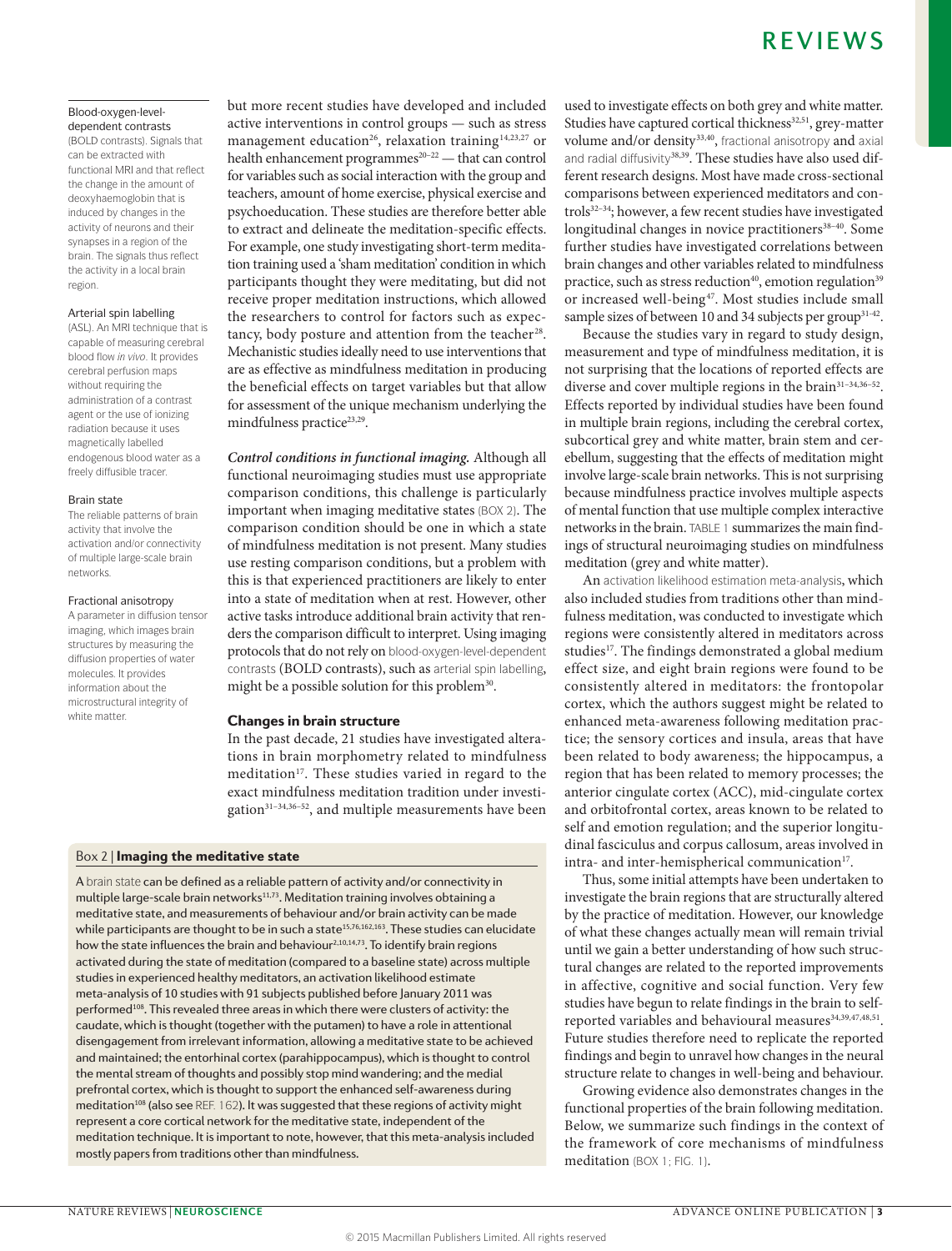| Table 1   Structural changes in the brain associated with mindfulness meditation |                                                                 |                                                            |                                                      |                                                                                                                                                                                                       |             |  |  |  |
|----------------------------------------------------------------------------------|-----------------------------------------------------------------|------------------------------------------------------------|------------------------------------------------------|-------------------------------------------------------------------------------------------------------------------------------------------------------------------------------------------------------|-------------|--|--|--|
| <b>Meditation</b><br>tradition*                                                  | Control                                                         | Sample size of<br>meditation (M) and<br>control (C) groups | <b>Type of measurement</b>                           | Key areas affected <sup>#</sup>                                                                                                                                                                       | <b>Refs</b> |  |  |  |
| Cross-sectional studies (non-clinical samples)                                   |                                                                 |                                                            |                                                      |                                                                                                                                                                                                       |             |  |  |  |
| Insight                                                                          | Non-meditators                                                  | M: 20, C: 15                                               | Cortical thickness                                   | Right anterior insula and right middle and<br>superior frontal sulci                                                                                                                                  | 32          |  |  |  |
| Zen                                                                              | Non-meditators                                                  | M: 13, C: 13                                               | Grey-matter volume                                   | Less age-related decline at left putamen                                                                                                                                                              | 34          |  |  |  |
| Insight                                                                          | Non-meditators                                                  | M: 20, C: 20                                               | Grey-matter density                                  | Right anterior insula, left inferior temporal gyrus<br>and right hippocampus                                                                                                                          | 31          |  |  |  |
| Tibetan<br>Dzogchen                                                              | Non-meditators                                                  | M: 10, C: 10                                               | Grey-matter density                                  | Medulla oblongata, left superior and inferior<br>frontal gyrus, anterior lobe of the cerebellum<br>(bilateral) and left fusiform gyrus                                                                | 33          |  |  |  |
| Zen                                                                              | Non-meditators                                                  | M: 17, C: 18                                               | <b>Cortical thickness</b>                            | Right dorsal anterior cingulate cortex and<br>secondary somatosensory cortices (bilateral)                                                                                                            | 51          |  |  |  |
| <b>MBSR</b>                                                                      | Non-meditators                                                  | M: 20, C: 16                                               | Grey-matter volume                                   | Left caudate nucleus                                                                                                                                                                                  | 52          |  |  |  |
| Zen                                                                              | Non-meditators                                                  | M: 10, C: 10                                               | DTI: mean diffusivity and<br>fractional anisotropy   | Lower mean diffusivity in left posterior parietal<br>white matter and lower fractional anisotropy in<br>left primary sensorimotor cortex grey matter                                                  | 37          |  |  |  |
| Longitudinal studies (non-clinical samples)                                      |                                                                 |                                                            |                                                      |                                                                                                                                                                                                       |             |  |  |  |
| <b>IBMT</b><br>(4 weeks)                                                         | Active control:<br>relaxation training                          | M: 22, C: 23                                               | DTI: FA and grey-matter<br>volume                    | FA increased for left anterior corona radiata,<br>superior corona radiata (bilateral), left superior<br>longitudinal fasciculus, genu and body of corpus<br>callosum. No effect on grey-matter volume | 38          |  |  |  |
| <b>MBSR</b>                                                                      | Individuals on a<br>waiting list                                | M: 16, C: 17                                               | Grey-matter density                                  | Left hippocampus, left posterior cinqulate gyrus,<br>cerebellum and left middle temporal gyrus                                                                                                        | 40          |  |  |  |
| <b>IBMT</b><br>(2 weeks)                                                         | Active control:<br>relaxation training                          | M: 34, C: 34                                               | DTI: FA, radial diffusivity<br>and axial diffusivity | Decrease of axial diffusivity in corpus callosum,<br>corona radiata, superior longitudinal fasciculus,<br>posterior thalamic radiation and sagittal striatum                                          | 39          |  |  |  |
| Longitudinal studies (clinical samples)                                          |                                                                 |                                                            |                                                      |                                                                                                                                                                                                       |             |  |  |  |
| <b>MBI</b>                                                                       | Usual care<br>(patients with<br>Parkinson disease)              | M: 14, C: 13                                               | Grey-matter density                                  | Caudate (bilateral), left inferior temporal lobe,<br>hippocampus (bilateral), left occipital cuneus<br>and other small clusters; anterior cerebellum<br>increased in usual care group                 | 42          |  |  |  |
| <b>MBSR</b>                                                                      | Waiting list<br>(patients with<br>mild cognitive<br>impairment) | M: 8, C: 5                                                 | Hippocampal volume<br>(region of interest analysis)  | Trend towards less hippocampal atrophy                                                                                                                                                                | 41          |  |  |  |

DTI, diffusion tensor imaging; FA, fractional anisotropy; IBMT, integrative body–mind training; MBI, mindfulness-based intervention; MBSR, mindfulness-based stress reduction. \*Studies that include meditators from traditions other than mindfulness or studies only investigating correlations with other variables are not listed. #Meditators show increased values, unless otherwise noted.

### **Mindfulness and attention**

#### Axial and radial diffusivity

Derived from the eigenvalues of the diffusion tensor, their underlying biophysical properties are associated with axonal density and myelination, respectively.

### Activation likelihood

estimation meta-analysis A technique for coordinate-based meta-analysis of neuroimaging data. It determines the convergence of foci reported from different experiments, weighted by the number of participants in each study.

Many meditation traditions emphasize the necessity to cultivate attention regulation early in the practice9,53. A sufficient degree of attentional control is required to stay engaged in meditation, and meditators often report improved attention control as an effect of repeated practice<sup>10,14</sup>. Multiple studies have experimentally investigated such effects $54$ .

**Components of attention.** Attention is often subdivided into three different components: alerting (readiness in preparation for an impending stimulus, which includes tonic effects that result from spending time on a task (vigilance) and phasic effects that are due to brain changes induced by warning signals or targets); orienting (the selection of specific information from multiple sensory stimuli); and conflict monitoring (monitoring and resolution of conflict between computations in different

neural areas, also referred to as executive attention)<sup>55,56</sup>. Other distinctions between types of attention refer to combinations of these three components. For example, sustained attention refers to the sense of vigilance during long continued tasks and may involve both tonic alerting and orienting, whereas selective attention may involve either orienting (when a stimulus is present) or executive function (when stored information is involved).

Performance in these three basic domains can be measured with the attention network test (ANT)<sup>57</sup>. This test uses as a target an arrow pointing left or right. The target is surrounded by flankers, and subtracting reaction times to congruent stimuli (that is, those on the side of the screen indicated by the arrow) from reaction times to incongruent stimuli produces a measure of the time to resolve conflict. The inclusion of cues that indicate when or where the target will occur allows the measurement of alerting and orienting. These measures are used to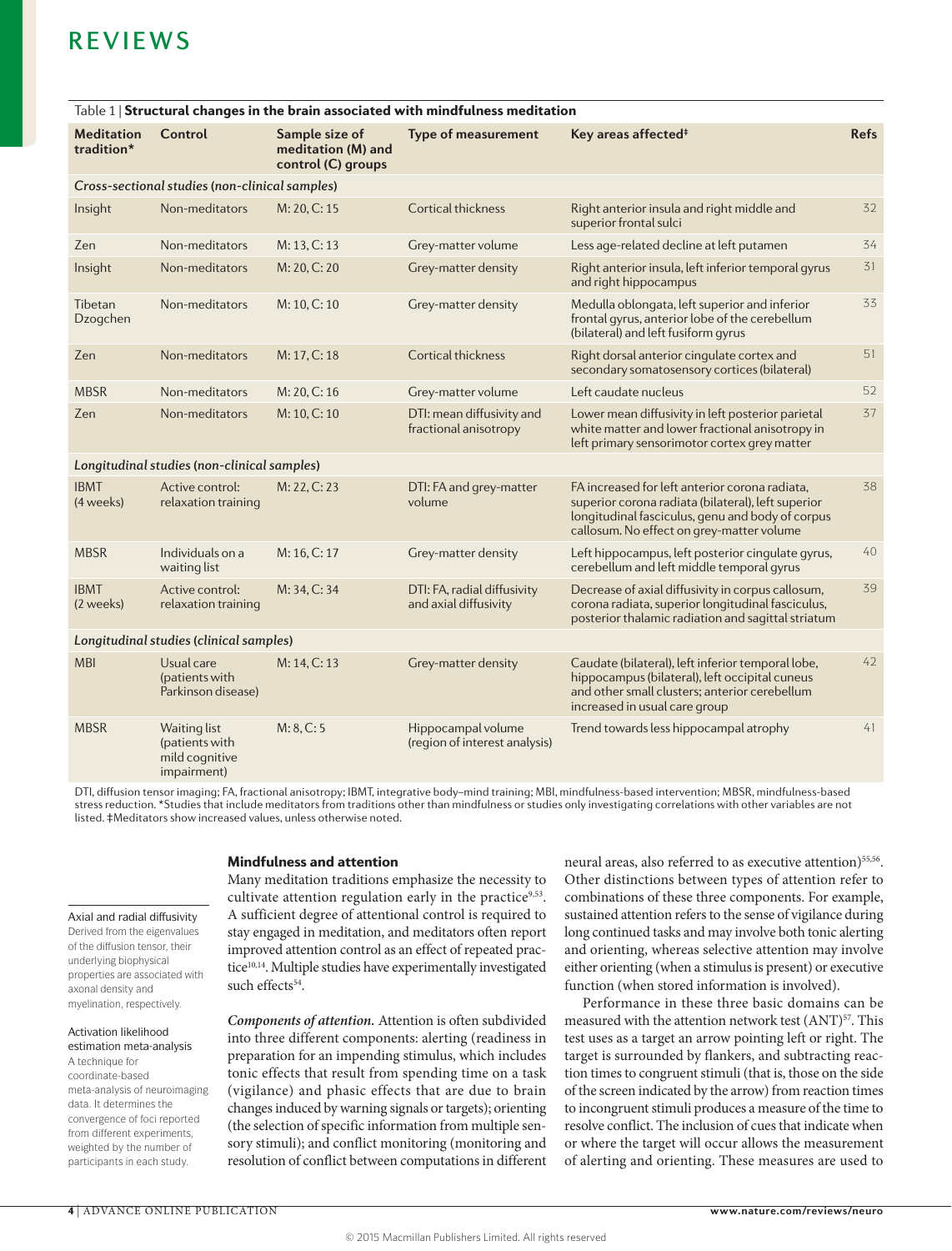

Figure 1 | Brain regions involved in the components of mindfulness meditation. Schematic view of some of the brain regions involved in attention control (the anterior cingulate cortex and the striatum), emotion regulation (multiple prefrontal regions, limbic regions and the striatum) and self-awareness (the insula, medial prefrontal cortex and posterior cingulate cortex and precuneus).

quantify efficiency in each of the three networks that support the individual components of attention. Alerting involves the brain's noradrenaline system, which originates in the locus coeruleus. Orienting involves frontal and parietal areas, including the frontal eye fields and inferior and superior parietal lobe. The executive network involved in conflict resolution involves the ACC, anterior insula and basal ganglia<sup>58,59</sup>.

Effects of mindfulness meditation on attention. The ANT and other experimental paradigms have been used to investigate the effects of meditation on attentional performance<sup>60</sup>. Improved conflict monitoring was reported in several studies<sup>14,61-64</sup>. For example, a longitudinal study showed that only 5 days (20 min per day) of integrative body-mind training (IBMT) led to improved conflict monitoring<sup>14</sup>. In addition, cross-sectional studies of 3 months of mindfulness meditation showed a reduced attentional blink (a lapse in attention following a stimulus within a rapid stream of presented stimuli that has been related to executive function<sup>65,66</sup>) following training<sup>64</sup> (also see REF. 67). Better performance in conflict monitoring has also been demonstrated in experienced meditators in cross-sectional studies<sup>68</sup>. However, although altered attention is a common finding in these well-designed meditation studies, some studies investigating mindfulness-based stress reduction (MBSR) have not observed effects on conflict monitoring<sup>69,70</sup>

Most of the studies on the effects of short-term (1 week) mindfulness meditation on alerting have not found significant effects, but studies investigating long-term meditators (ranging from months to years) did detect changes in alerting<sup>27,70-72</sup>. Enhanced orienting has been reported in some cross-sectional studies using longer periods of training. For example, 3 months of Shamatha mindfulness training improved tonic alertness (the ability to remain alert over time) and allowed for improved orienting towards a visual target in comparison to controls<sup>71</sup>. However, 8 weeks of MBSR did not improve measures of sustained attention in a continuous performance task that measured aspects of tonic alertness, but did show some improvement in orienting<sup>22</sup>. We do not know whether the differences in the findings of these studies are due to the type of training, type of control or other subtle factors.

A systematic review that compiled the findings of these studies (as well as the effects on other measures of cognition) concluded that early phases of mindfulness meditation might be associated with improvements in conflict monitoring and orienting, whereas later phases might be mainly associated with improved alerting<sup>60</sup>. It is currently still unclear how different meditation practices differentially affect the specific attentional components<sup>2,9,53</sup>. In addition, the length of practice needs to be defined more consistently in future research.

Neural mechanisms of enhanced attention control. Several functional and structural MRI studies on mindfulness training have investigated neuroplasticity in brain regions supporting attention regulation. The brain region to which the effects of mindfulness training on attention is most consistently linked is the ACC<sup>11,23,38,39,73-76</sup>. The ACC enables executive attention and control<sup>77-79</sup> by detecting the presence of conflicts emerging from incompatible streams of information processing. The ACC and the fronto-insular cortex form part of a network that facilitates cognitive processing through long-range connections to other brain areas<sup>11,80</sup>. Cross-sectional studies have reported enhanced activation of regions of the ACC in experienced meditators compared to controls during focused attention meditation<sup>76</sup> or when mindfully anticipating delivery of a painful stimulus<sup>81</sup>. Greater activation of the ventral and/or rostral ACC during the resting state following 5 days of IBMT was also found in an actively controlled, randomized, longitudinal study<sup>23</sup>. Although ACC activation may be enhanced in earlier stages of mindfulness meditation, it might decrease with higher levels of expertise, as demonstrated in a cross-sectional study<sup>18</sup>. Structural MRI data suggest that mindfulness meditation might be associated with greater cortical thickness<sup>51</sup> and might lead to enhanced white-matter integrity in the ACC<sup>38,39</sup>.

Other attention-related brain regions in which functional changes have been observed following mindfulness meditation include the dorsolateral prefrontal cortex (PFC), where responses were enhanced during executive processing<sup>82</sup>, as revealed by a randomized longitudinal study, and parietal attention regions, which showed greater activation following an MBSR course in people with social anxiety, as demonstrated by an uncontrolled longitudinal study<sup>83</sup>. Furthermore, a diminished agerelated decline of grey-matter volume in the putamen as well as diminished age-related decline in sustained attention performance were found in a cross-sectional study of Zen meditation practitioners<sup>34</sup>.

Although there is evidence that brain regions relevant for the regulation of attention show functional and structural changes following mindfulness meditation practice, it has not yet been determined whether these changes are actually related to the improved attentional performance. Longitudinal studies that use measures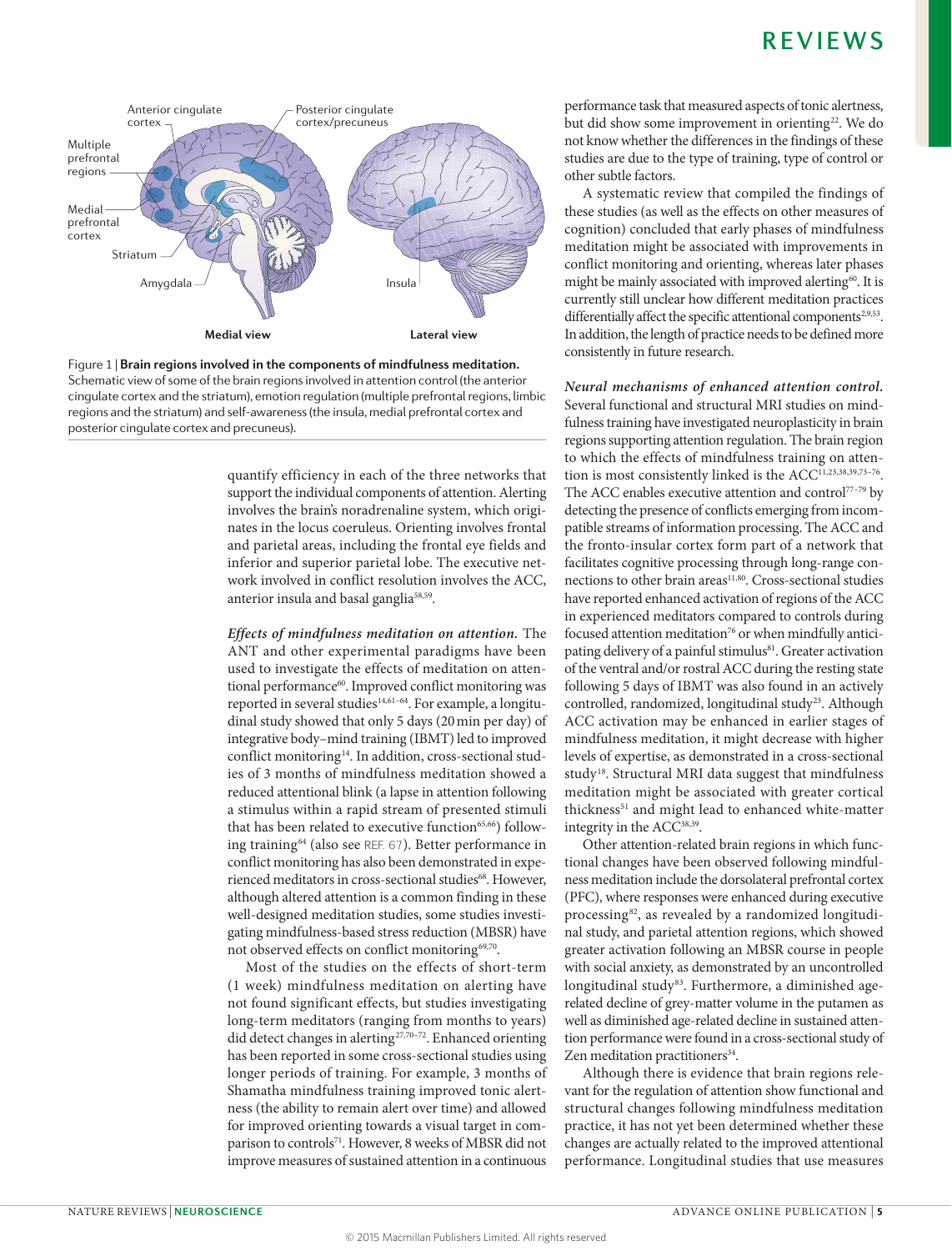of attentional performance along with functional MRI (fMRI) are needed. If supported by more rigorous future research, the evidence of improved attention regulation and strengthened brain activity in the regions underlying attentional control following mindfulness meditation might be promising for the treatment of psychiatric disorders in which there are deficiencies in these functions<sup>74,84,85</sup>.

### **Mindfulness and emotion regulation**

Enhanced emotion regulation has been suggested to underlie many of the beneficial effects of mindfulness meditation. Emotion regulation refers to strategies that can influence which emotions arise and when, how long they occur, and how these emotions are experienced and expressed. A range of implicit and explicit emotion regulation processes has been proposed<sup>86</sup>, and mindfulnessbased emotion regulation may involve a mix of these processes, including attentional deployment (attending to mental processes, including emotions), cognitive change (altering typical patterns of appraisal regarding one's emotions) and response modulation (decreasing tonic levels of suppression).

**Effects of mindfulness meditation on emotion regulation.** Improvements in emotion regulation associated with mindfulness meditation have been investigated through various approaches, including experimental studies, selfreporting studies, measurement of peripheral physiology and neuroimaging<sup>10</sup>. These studies have reported various positive effects of mindfulness meditation on emotional processing, such as a reduction in emotional interference by unpleasant stimuli<sup>87</sup>, decreased physiological reactivity and facilitated return to emotional baseline after response to a stressor film<sup>88</sup>, and decreased self-reported difficulties in emotion regulation<sup>89</sup>. Consequently, lowered intensity and frequency of negative affect<sup>90,91</sup> and improved positive mood states $14,91,92$  are reported to be associated with mindfulness meditation.

**Neural mechanisms of improved emotion regulation.** Neuroimaging studies that have probed the enhanced emotion regulation associated with mindfulness meditation in an attempt to identify the underlying brain activation patterns typically present study participants with emotional pictures<sup>82,93-97</sup>, words and/or statements<sup>29,98</sup> and instruct them to encounter these with a state of mindfulness or a simple baseline state.

The hypothesis that drives many of these studies is that mindful emotion regulation works by strengthening prefrontal cognitive control mechanisms and thus downregulates activity in regions relevant to affect processing, such as the amygdala. Present-moment awareness and non-judgemental acceptance through mindfulness meditation<sup>8,10</sup> are thought to be crucial in promoting cognitive control because they increase sensitivity to affective cues that help to signal the need for control<sup>99</sup>. Studies have therefore investigated whether mindfulness training exerts its effects through enhanced top-down control or facilitated bottom-up processing<sup>100</sup>. The findings (outlined below) suggest that the level of expertise is important, with beginners showing a different pattern from expert meditators. However, although several studies have pointed to the involvement of fronto-limbic regions, very few studies have begun to relate changes in these regions to changes in measures of behaviour or well-being<sup>10</sup>.

A frequently reported finding is that mindfulness practice leads to (or is associated with) a diminished activation of the amygdala in response to emotional stimuli during mindful states $83,94,95$  as well as in a resting state $93$ , suggesting a decrease in emotional arousal. However, although such results have been reported for meditation beginners, they have less consistently been detected in experienced meditators<sup>95</sup> (but see REF. 18).

Prefrontal activations are often enhanced as an effect of mindfulness meditation in novice meditators (but see REF. 29): for example, greater dorsolateral PFC responses were found during executive processing within an emotional Stroop task in healthy individuals after 6 weeks of mindfulness training<sup>82</sup>. Enhanced dorsomedial and dorsolateral PFC activation was also detected when participants expected to see negative images while engaging in a mindful state<sup>94</sup>. Moreover, after an MBSR course, an enhanced activation in the ventrolateral PFC in people suffering from anxiety was found when they labelled the affect of emotional images<sup>97</sup>. By contrast, experienced meditators have been found to show diminished activation in medial PFC regions<sup>95</sup>. This finding could be interpreted as indicating reduced control (disengagement of elaboration and appraisal) and greater acceptance of affective states.

Neuroimaging studies of ameliorated pain processing through mindfulness meditation have also pointed to expertise-related differences in the extent of cognitive control over sensory experience. Meditation beginners showed increased activity in areas involved in the cognitive regulation of nociceptive processing (the ACC and anterior insula) and areas involved in reframing the evaluation of stimuli (the orbitofrontal cortex), along with reduced activation in the primary somatosensory cortex in a 4-day longitudinal study with no control group<sup>30</sup>, whereas meditation experts were characterized by decreased activation in dorsolateral and ventrolateral PFC regions and enhancements in primary pain processing regions (the insula, somatosensory cortex and thalamus) compared with controls in two cross-sectional studies<sup>35,81</sup>.

These findings are in line with the assumption that the process of mindfulness meditation is characterized as an active cognitive regulation in meditation beginners, who need to overcome habitual ways of internally reacting to one's emotions and might therefore show greater prefrontal activation. Expert meditators might not use this prefrontal control. Rather, they might have automated an accepting stance towards their experience and thus no longer engage in top-down control efforts but instead show enhanced bottom-up processing<sup>100</sup>.

In the early stages of meditation training, achieving the meditation state seems to involve the use of attentional control and mental effort; thus, areas of the lateral prefrontal and parietal cortex are more active than before training<sup>11,16,100,101</sup>. This may reflect the higher level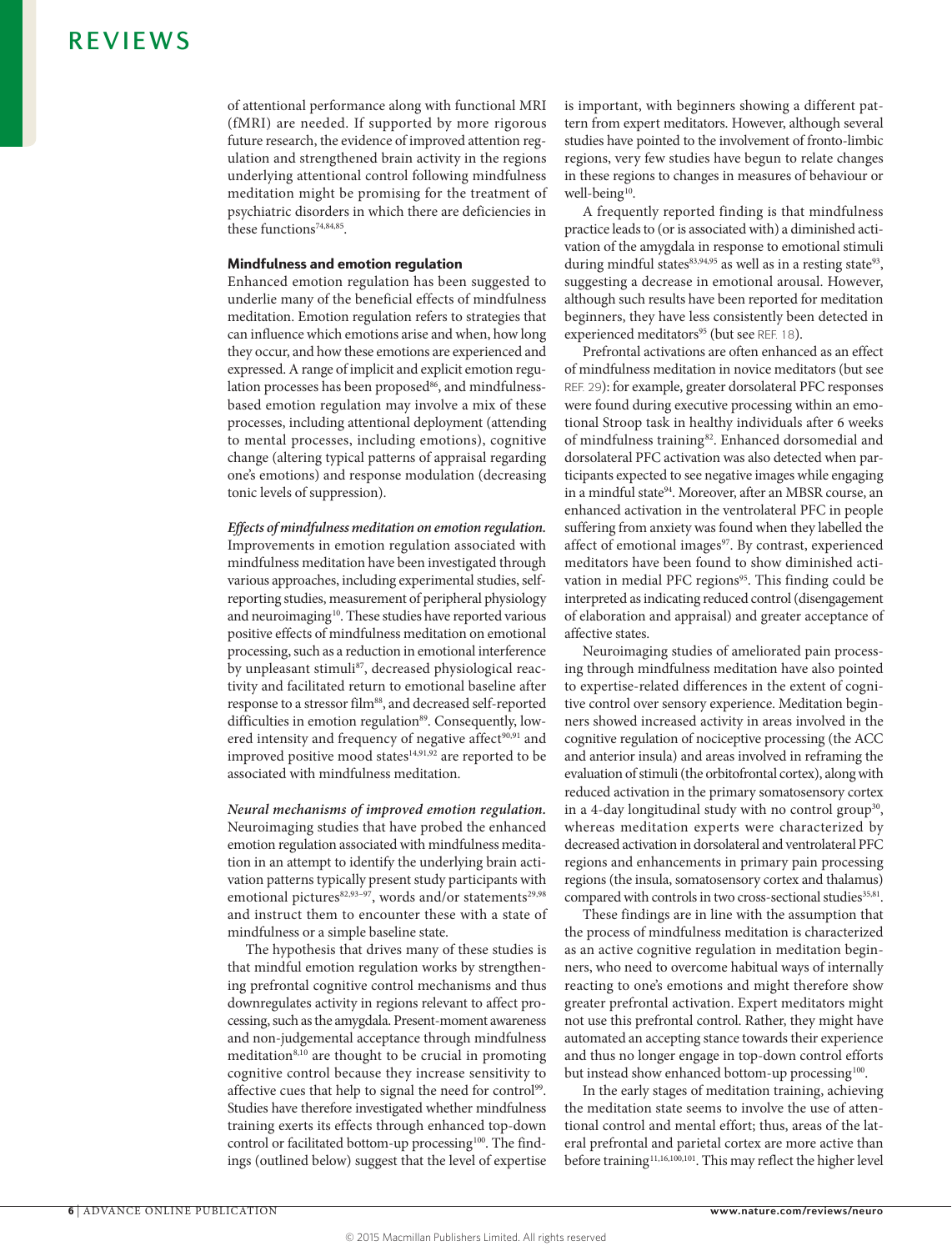of effort often found when participants struggle to obtain the meditation state in the early stages<sup>11,73,98,102</sup>. However, in the advanced stages, prefrontal–parietal activity is often reduced or eliminated, but ACC, striatum and insula activity remains<sup>9,10,53,73,76,101-103</sup>. Whether effort has a key role in PFC and ACC activation during or following meditation needs further investigation.

Analysis of functional connectivity between regions of the fronto-limbic network could help to further elucidate the regulatory function of executive control regions. Only a few studies have included such analyses. One cross-sectional study on pain processing in meditators demonstrated decreased connectivity of executive and pain-related brain regions<sup>35</sup>, and one study of mindfulness-naive smokers demonstrated reduced connectivity between craving-related brain regions during a mindfulness condition compared to passive viewing of smokingrelated images during cigarette craving<sup>96</sup>, suggesting a functional decoupling of involved regions. Another longitudinal, randomized study reported that people suffering from anxiety showed a change from a negative correlation between the activity of frontal regions and that of the amygdala before intervention (that is, negative connectivity) to a positive correlation between the activity of these regions (positive connectivity) after a mindfulness intervention<sup>97</sup>. Because such a negative correlation will occur when prefrontal regions downregulate limbic activation<sup>104,105</sup>, it was speculated that the positive coupling between the activity of the two regions after mindfulness intervention might indicate that meditation involves monitoring of arousal rather than a downregulation or suppression of emotional responses, and that it might be a unique signature of mindful emotion regulation.

### Box 3 | Mindfulness meditation as exposure therapy

Exposure therapy aims for patients to extinguish a fear response and instead to acquire a sense of safety in the presence of a formerly feared stimulus by exposing them to that stimulus and preventing the usual response<sup>164</sup>. Mindfulness meditation resembles an exposure situation because practitioners 'turn towards their emotional experience', bring acceptance to bodily and affective responses, and refrain from \$&2,2"&2("&("&'\$%&,+(%\$,1'"?"'\*('.O,%-)("'3(T\$)\$,%16(.&(#\$,%(1.&-"'".&"&2(6,)(6\$+>\$-('.( identify a network of brain regions that are crucial for the extinction of conditioned fear responses and the retention of extinction<sup>165</sup>. This network includes the ventromedial prefrontal cortex (vmPFC), which is important for a successful recall of the extinction; the hippocampus<sup>166</sup>, which is related to signalling the extinguished context (contextual safety); and the amygdala, which has a crucial role during the acquisition and expression of conditioned fear<sup>167</sup> and is thought to be downregulated by the vmPFC and the hippocampus<sup>105,168</sup>. Activation in the vmPFC (subgenual anterior cingulate cortex) is primarily linked to the expression of fear learning during a delayed test of extinction and is critical for the retention of extinction<sup>169</sup>.

There is emerging evidence from MRI studies that the aforementioned brain regions show structural and functional changes following mindfulness meditation training (see main text). This overlap of involved brain regions, as well as the conceptual similarity between mindfulness and an exposure situation, suggest that mindfulness training might enhance the ability to extinguish conditioned fear by structurally and functionally affecting the brain network that supports safety signalling. The capacity for successful extinction memories reliably differentiates healthy from pathological conditions<sup>170,171</sup>, and is crucial in order to overcome maladaptive states. It helps individuals to learn to have no fear response to neutral stimuli when there is no adaptive function for a fear response. Instead, individuals can experience a sense of safety and can flexibly elicit other emotions and behaviours.

Importantly, this study also investigated the correlation between neural and self-reported findings and demonstrated that the changes in PFC–amygdala connectivity were correlated with anxiety symptom improvement. Further studies are needed to elucidate the complex interplay between regions of the fronto-limbic network in mindfulness meditation.

Although the proposed similarities between mindfulness and the reappraisal strategy of emotion regulation have been much debated, there is some evidence that mindfulness also shares similarities with extinction processes (BOX 3).

Brain regions involved in motivation and reward processing also show functional alterations that are related to mindfulness training, such as stronger activity of the putamen and caudate during a resting state following mindfulness training23 and lower activation in the caudate nucleus during reward anticipation in experienced meditators<sup>106</sup>. These studies might indicate altered self-regulation in the motivational realm, with possibly reduced susceptibility to incentives and enhanced reward-related activity during rest.

Brain regions involved in the regulation of emotions have also shown structural changes following mindfulness meditation<sup>31,32,38-41,48,51</sup>. Although these findings provide some initial evidence that these brain regions are related to mindfulness practice, the question of whether they are involved in mediating the beneficial effects of mindfulness meditation remains largely unanswered.

### Mindfulness and self-awareness

According to Buddhist philosophy, the identification with a static concept of 'self' causes psychological distress. Disidentification from such a static self-concept results in the freedom to experience a more genuine way of being. Through enhanced meta-awareness (making awareness itself an object of attention), mindfulness meditation is thought to facilitate a detachment from identification with the self as a static entity<sup>3,10,107</sup> and a tendency to identify with the phenomenon of 'experiencing' itself is said to emerge<sup>15,108-112</sup>. Currently, empirical research into this area is only just emerging<sup>111,113</sup>, and the few interpretations of connections between neuroimaging findings and selfreported data — which we will summarize briefly below — are suggestive at best.

**Self-referential processing.** Altered self-representation has been investigated with questionnaire studies. Early studies reported mindfulness training to be associated with a more positive self-representation, higher self-esteem, higher acceptance of oneself<sup>114</sup> and styles of self-concept that are typically associated with less-severe pathological symptoms<sup>115</sup>. Meditators have also been shown to score higher than non-meditators on a scale that measures non-attachment<sup>116</sup>: a construct that is based on insight into the constructed and impermanent nature of mental representations. Although such concepts are not easy to capture in experimental and neuroscientific studies, findings from a few recent studies seem to suggest that brain structures supporting self-referential processing might be affected by mindfulness meditation<sup>98,117,118</sup>.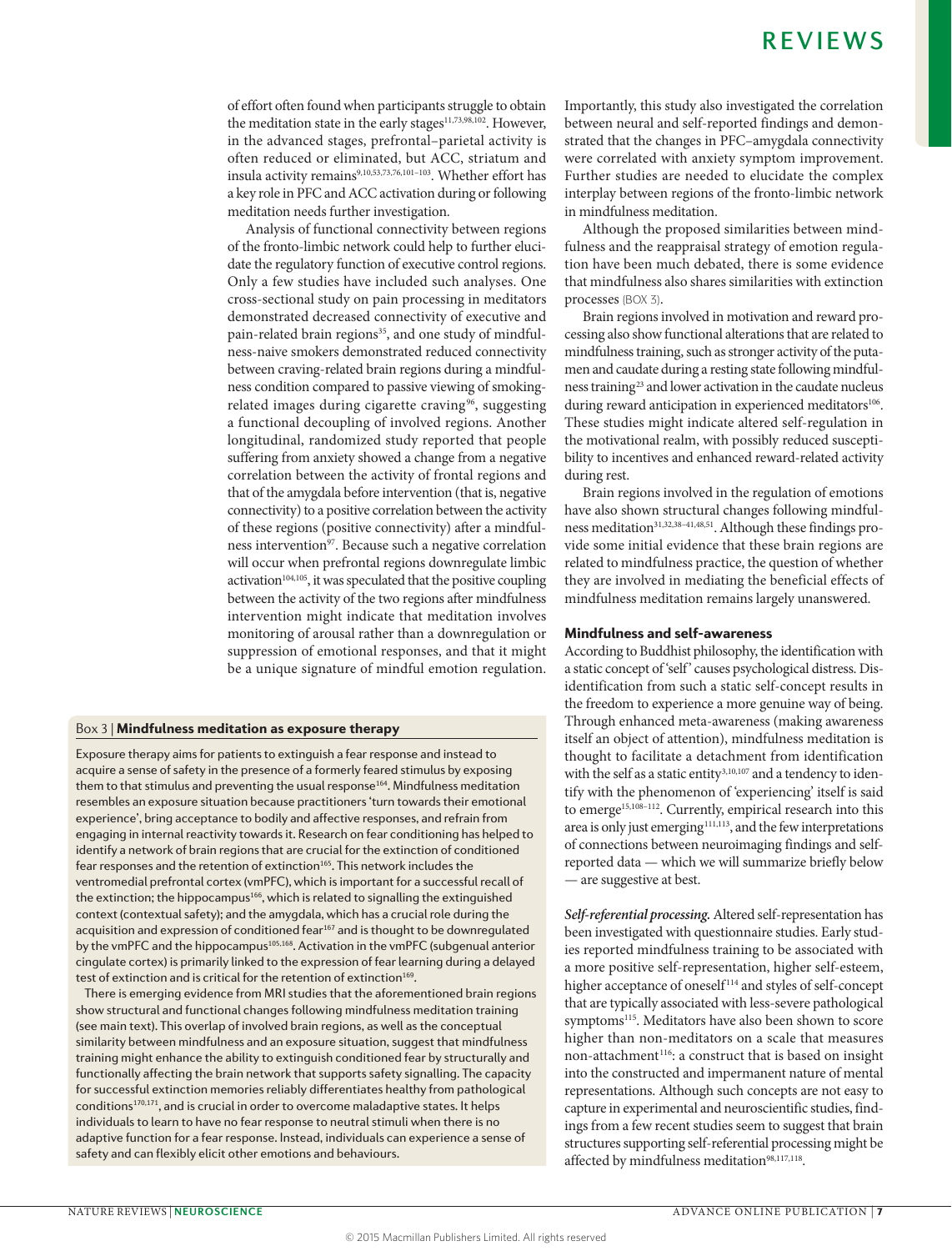Although there is much debate about its exact function, a widespread view holds that the default mode network  $(DMN)^{119,120}$  is involved in self-referential processing. This network includes midline structures of the brain, such as areas of the medial PFC, posterior cingulate cortex (PCC), anterior precuneus and inferior parietal lobule<sup>121,122</sup>. These structures show high activity during rest, mind wandering and conditions of stimulus-independent thought<sup>121</sup> and have been suggested to support diverse mechanisms by which an individual can 'project' themselves into another perspective<sup>123</sup>. fMRI studies have investigated activity in the DMN in association with mindfulness practice. Regions of the DMN (the medial PFC and PCC) showed relatively little activity in meditators compared to controls across different types of meditation, which has been interpreted as indicating diminished self-referential processing<sup>117</sup>. Functional connectivity analysis revealed stronger coupling in experienced meditators between the PCC, dorsal ACC and dorsolateral PFC, both at baseline and during meditation, which was interpreted as indicating increased cognitive control over the function of the DMN<sup>117</sup>. Increased functional connectivity was also found between DMN regions and the ventromedial PFC in participants with more compared to less meditation experience<sup>118</sup>. It has been speculated that this increased connectivity with ventromedial PFC regions supports greater access of the default circuitry to information about internal states because this region is highly interconnected with limbic regions<sup>118</sup>.

**Awareness of present-moment experiences.** Evaluative self-referential processing is assumed to decrease as an effect of mindfulness meditation, whereas awareness of present-moment experiences is thought to be enhanced. Mindfulness practitioners often report that the practice of attending to present-moment body sensations results in an enhanced awareness of bodily states and greater perceptual clarity of subtle interoception. Empirical findings to support this claim are mixed. Although studies that assessed performance on a heartbeat detection task — a standard measure of interoceptive awareness — found no evidence that meditators had superior performance to non-meditators<sup>124,125</sup>, other studies found that meditators showed greater coherence between objective physiological data and their subjective experience in regard to an emotional experience<sup>126</sup> and the sensitivity of body regions<sup>127</sup>.

Multiple studies have shown the insula to be implicated in mindfulness meditation: it shows stronger activation during compassion meditation $128$  and following mindfulness training<sup>23,52,98</sup>, and has greater cortical thickness in experienced meditators<sup>32</sup>. Given its known role in awareness<sup>129</sup>, it is conceivable that enhanced insula activity in meditators might represent the amplified awareness of present-moment experience.

Similarly, a study reported an uncoupling of the right insula and medial PFC and increased connectivity of the right insula with dorsolateral PFC regions in individuals after mindfulness training<sup>98</sup>. The authors interpret their findings as a shift in self-referential processing towards a more self-detached and objective analysis of interoceptive and exteroceptive sensory events, rather than their affective or subjective self-referential value. Furthermore, a preliminary analysis from a study of a state of 'non-dual awareness' (a state of awareness in which perceived dualities, such as the distinction between subject and object, are absent) showed a decreased functional connectivity of the central precuneus with the dorsolateral PFC. The author speculates that this finding might be indicative of a state in which awareness is itself the subject of awareness<sup>111</sup>.

Together, the findings from these studies have been taken to suggest that mindfulness meditation might alter the self-referential mode so that a previous narrative, evaluative form of self-referential processing is replaced by greater awareness<sup>98,111</sup>. We suggest that this shift in self-awareness is one of the major active mechanisms of the beneficial effects of mindfulness meditation. However, because these interpretations are built on a still-fragmentary understanding of the function of the involved brain regions, future research will need to test and elaborate these assumptions.

Across the functional and structural MRI studies that have been published to date, especially those based on the longitudinal, randomized, controlled studies with active control groups and meta-analyses, the ACC, PFC, PCC, insula, striatum (caudate and putamen) and amygdala seem to show consistent changes associated with  $mindfulness; medium<sup>9–11,13,17,23,34,73,108,130</sup>$ <sub>(FIG. 1; TABLE 2)</sub>. We consider these areas to be the core regions involved in self-regulation of attention, emotion and awareness following mindfulness training. However, we acknowledge that many other brain areas are also involved in mindfulness practice and warrant further investigation using rigorous randomized and controlled designs.

### **Future questions**

**Mechanisms of mindfulness-induced changes.** A number of studies seem to suggest that mindfulness meditation induces changes in brain structure and function, raising the question of which underlying mechanisms support these processes. It is possible that engaging the brain in mindfulness affects brain structure by inducing dendritic branching, synaptogenesis, myelinogenesis or even adult neurogenesis. Alternatively, it is possible that mindfulness positively affects autonomic regulation and immune activity, which may result in neuronal preservation, restoration and/or inhibition of apoptosis $14,23,131$ . It is well known that mindfulness-based techniques are highly effective in stress reduction, and it is possible that such stress reduction may mediate changes in brain function<sup>14,48,132-137</sup> (BOX 4). A combination of all of these mechanisms may even occur.

It is also important to realize that the direction of the observed effects of mindfulness meditation has not been consistent across all studies. Although larger values in meditators compared to controls are predominantly reported, a cross-sectional study also revealed smaller fractional anisotropy and cortical thickness values in meditators in some brain regions, including the medial PFC, postcentral and inferior parietal cortices, PCC and medial occipital cortex<sup>138</sup>. Along these lines, mindfulness-induced increases are predominantly observed in longitudinal studies. However, it was also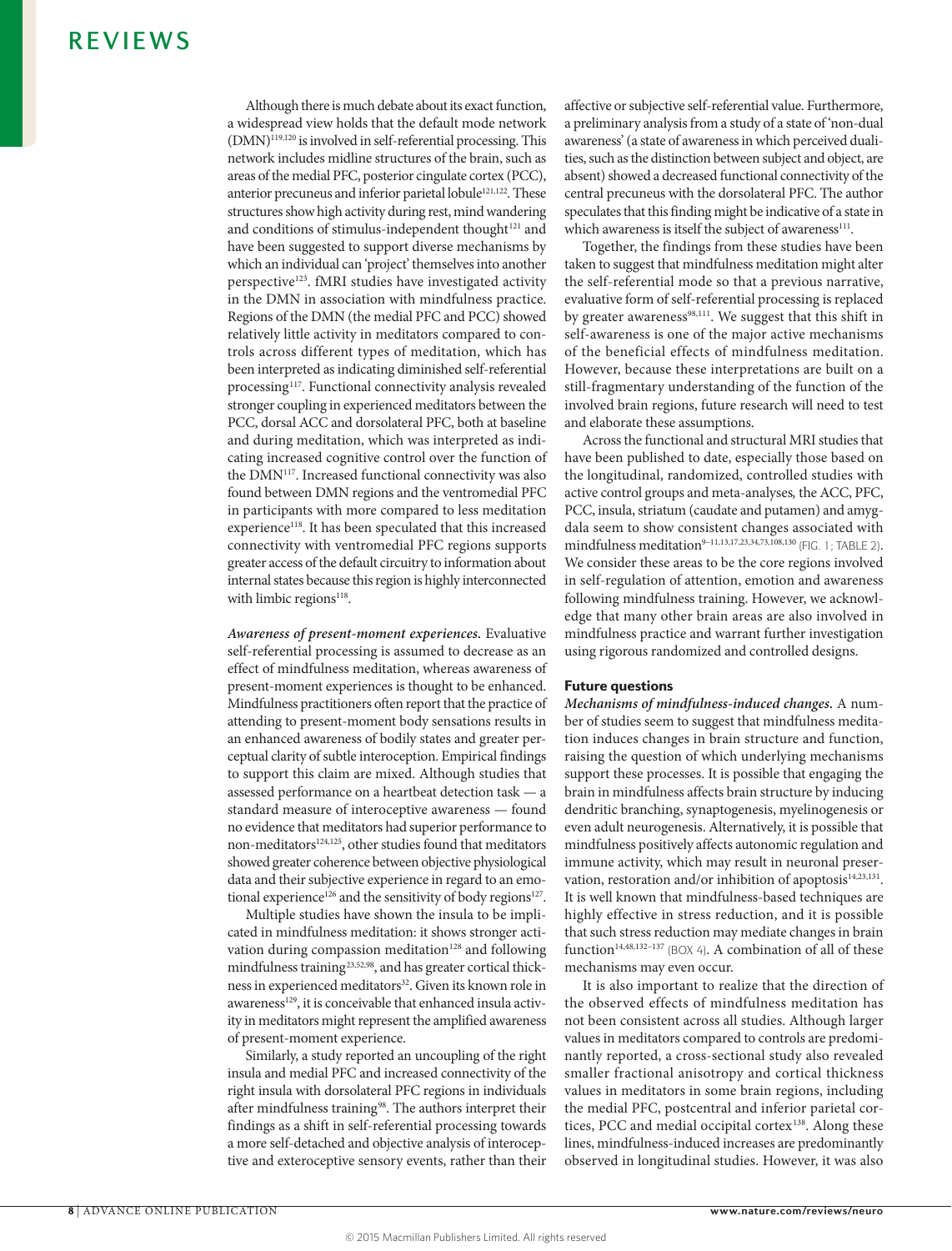| <b>Brain region</b>                               | <b>Study design</b>                                                                                                         | Findings*                                                                                                                                                           | <b>Refs</b> |
|---------------------------------------------------|-----------------------------------------------------------------------------------------------------------------------------|---------------------------------------------------------------------------------------------------------------------------------------------------------------------|-------------|
| <b>ACC</b><br>(self-requlation of                 | Cross-sectional, Vipassana meditators ( $N = 15$ )<br>versus controls $(N = 15)$                                            | Enhanced ACC activation during breath awareness (focused<br>attention) meditation                                                                                   | 76          |
| attention and emotion)                            | Longitudinal, IBMT versus active control<br>(relaxation training) ( $N = 23$ each group)                                    | Enhanced ACC activity in resting state                                                                                                                              | 23          |
| PFC<br>(attention and emotion)                    | Longitudinal, mindfulness training ( $N = 30$ )<br>versus active control ( $N = 31$ )                                       | Greater dorsolateral PFC activation during emotional Stroop<br>executive processing                                                                                 | 82          |
|                                                   | Longitudinal, patients with generalized anxiety<br>disorder, MBSR ( $N = 15$ ) versus active control<br>$(N = 11)$          | Enhanced activation of ventrolateral PFC, enhanced<br>connectivity of several PFC regions with amygdala                                                             | 97          |
|                                                   | Longitudinal, uncontrolled, before and after<br>mindfulness training $(N = 15)$                                             | Anxiety relief following mindfulness training was related to<br>ventromedial PFC and ACC activation (along with insula)                                             | 157         |
| <b>PCC</b><br>(self-awareness)                    | Cross-sectional, expert meditators ( $N = 12$ )<br>versus controls $(N = 13)$                                               | PCC deactivation during different types of meditation, increased<br>coupling with ACC and dorsolateral PFC                                                          | 117         |
|                                                   | Cross-sectional, expert meditators ( $N = 14$ )<br>divided into high and low practice groups                                | Reduced connectivity between left PCC and medial PFC and<br>ACC at rest in high practice group                                                                      | 118         |
|                                                   | Longitudinal, IBMT, active control (relaxation<br>training) ( $N = 23$ each group)                                          | Enhanced right PCC activity at resting state                                                                                                                        | 23          |
| Insula<br>(awareness and<br>emotional processing) | Cross-sectional, MBSR ( $N = 20$ ) and waiting list<br>control $(N=16)$                                                     | Greater anterior insula activation and altered coupling between<br>dorsomedial PFC and posterior insula during interoceptive<br>attention to respiratory sensations | 52          |
|                                                   | Cross-sectional, expert Tibetan Buddhist<br>meditators ( $N = 15$ ) and novices ( $N = 15$ )                                | Enhanced insula activation when presented with emotional<br>sounds during compassion meditation                                                                     | 128         |
|                                                   | Longitudinal, IBMT, active control (relaxation<br>training) ( $N = 23$ each group)                                          | Enhanced left insula activity at resting state                                                                                                                      | 23          |
| Striatum<br>(requlation of attention              | Longitudinal, IBMT, active control (relaxation<br>training) ( $N = 23$ each group)                                          | Enhanced caudate and putamen activity at resting state                                                                                                              | 23          |
| and emotion)                                      | Cross-sectional, expert meditators ( $N = 34$ ) and<br>controls $(N=44)$                                                    | Lower activation in the caudate nucleus during reward<br>anticipation                                                                                               | 106         |
| Amygdala<br>(emotional processing)                | Longitudinal, mindful attention training ( $N = 12$ ),<br>compassion training ( $N = 12$ ) and active control<br>$(N = 12)$ | Decreased activation in right amygdala in response to emotional<br>pictures in a non-meditative state                                                               | 93          |
|                                                   | Longitudinal, uncontrolled, patients with social<br>anxiety disorder before and after MBSR ( $N = 14$ )                     | Diminished right dorsal amygdala activity during reacting to<br>negative self-belief statements                                                                     | 83          |
|                                                   | Cross-sectional, beginner ( $N = 10$ ) and expert<br>Zen meditators ( $N = 12$ )                                            | Downregulation of the left amygdala when viewing emotional<br>pictures in a mindful state in beginner but not expert meditators                                     | 95          |
|                                                   |                                                                                                                             |                                                                                                                                                                     |             |

### Table 2 | Evidence for changes in the core brain regions after mindfulness meditation

Exemplary studies for each region support its involvement in mindfulness (the list is not comprehensive). Future research will need to test the hypothesized functions by relating behavioural and neuroimaging findings. ACC, anterior cingulate cortex; IBMT, integrative body–mind training; MBSR, mindfulness-based stress reduction; PCC, posterior cingulate cortex; PFC, prefrontal cortex. \*Meditators show increased values, unless otherwise noted.

> reported, for example, that as a consequence of meditation, larger decreases in perceived stress were associated with larger decreases in grey-matter density in the amygdala48. Thus, the underlying mechanisms seem to be more complex than currently assumed, and further research is necessary.

> Although neuroimaging has advanced our understanding of the individual brain regions involved in mindfulness meditation, most evidence supports the idea that the brain processes information through the dynamic interactions of distributed areas operating in large-scale networks<sup>139,140</sup>. Because the complex mental state of mindfulness is probably supported by alterations in large-scale brain networks, future work should consider the inclusion of complex network analyses, rather than restricting analyses to comparisons of the strength of activations in single brain areas. Recent studies have explored functional network architecture during the resting state using these new tools<sup>141,142</sup>.

**Decoding mental states.** Mindfulness meditation approaches can be divided into those involving focused attention and those involving open monitoring. Even within the same meditation style, practitioners can be at different stages of mindfulness practice<sup>2</sup>. Investigating the distinction between these different stages in terms of brain function will require new advanced tools and methods. For instance, simultaneous multi-level recording — using fMRI and electrophysiology — could provide information on how the brain and body interact to support the meditation practice<sup>143</sup>. Electroencephalography feedback has been used to aid training and study meditation by providing the practitioners with information on the brain waves they are producing. Similarly, real-time fMRI has been used to provide subjects with feedback of the brain activity they are producing and allows the experimenter to examine pain, cognitive control, emotion regulation and learning of meditation. This dynamic recording and feedback technique may help to train the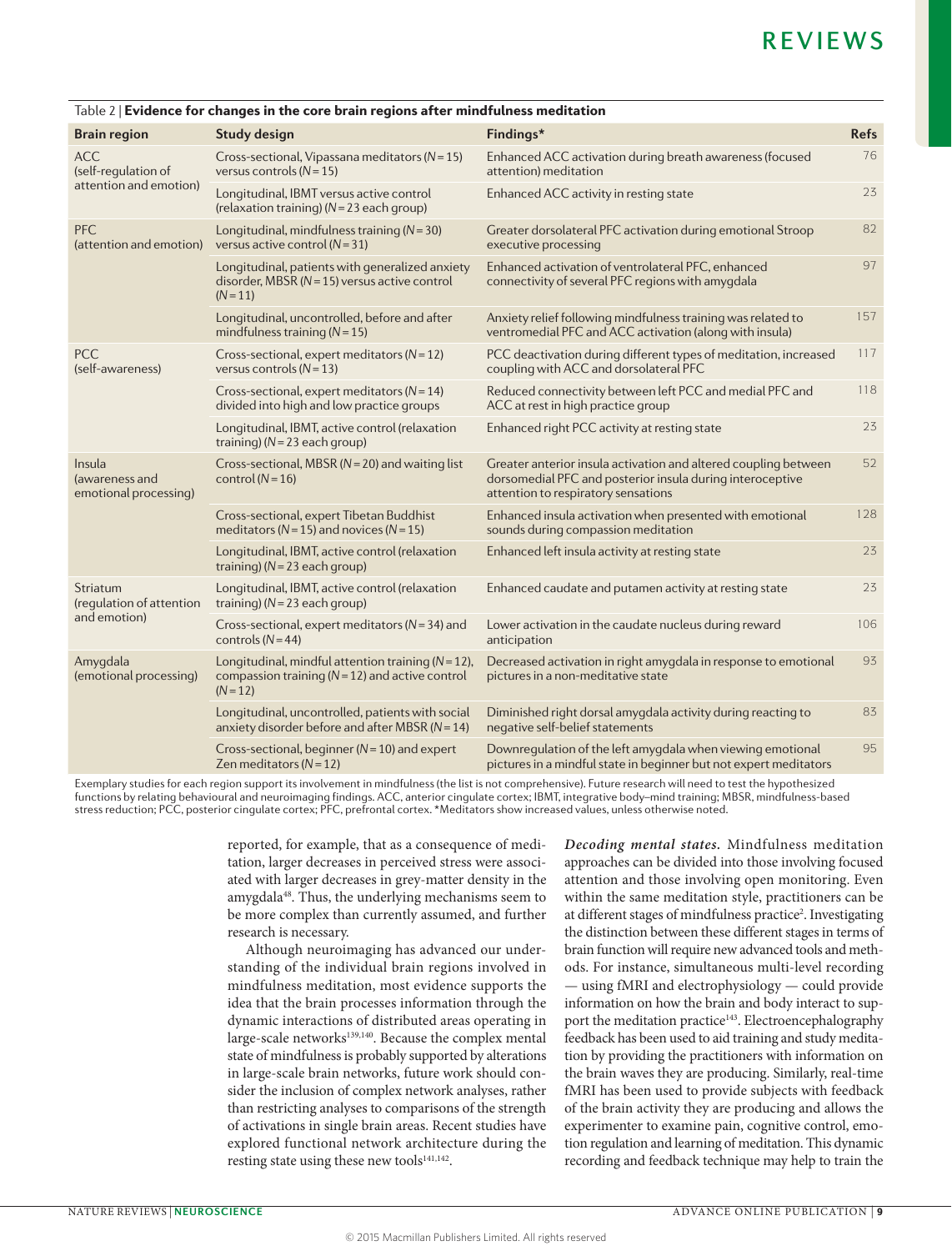### Box 4 | Mindfulness meditation and stress

 $8$  Stress reduction might be a potential mediator of the effects of mindfulness practice on neural function. Mindfulness meditation has been shown to reduce stress $^{14,132-137}$ : this is most consistently documented in self-reported data<sup>132,133</sup>. A review of mindfulness-based stress reduction (MBSR) studies showed a non-specific effect on stress reduction, which is similar to that of standard relaxation training<sup>134</sup>. However, findings in studies that have examined biomarkers of stress, such as cortisol levels, are less consistent: changes in cortisol levels have been found in association with mindfulness training in some studies<sup>14,136</sup> but not in others<sup>132,135</sup>.

The brain is a target for stress and stress-related hormones. It undergoes functional and structural remodelling in response to stress in a manner that is adaptive under normal circumstances but can lead to damage when stress is excessive<sup>172</sup>. Evidence suggests that vulnerability to stress-induced brain plasticity is prominent in the prefrontal cortex (PFC), hippocampus, amygdala and other areas associated with  $fear-related$  memories and self-regulatory behaviours $172,173$ . The interactions between these brain regions determine whether life experiences lead to successful adaptation or maladaptation and impaired mental and physical health<sup>173</sup>. A study has shown that chronic stress induces less flexibility in attention shifting in the rodent and human adult<sup>174</sup>. This was paralleled by a reduction in apical dendritic arborization in rodent medial PFC (specifically, in the anterior cingulate cortex) and fewer feedforward PFC connections in humans under stress, effects that recovered when the stressor was removed<sup>174</sup>. This suggests that the effects of chronic psychosocial stress on PFC function and connectivity are plastic and can change quickly as a function of mental state<sup>174</sup>. Studies have also shown that moderate to severe stress seems to increase the volume of the amygdala but reduce the volume of the PFC and hippocampus<sup>175</sup>. Mindfulness training, however, has been shown to enhance grey-matter density in the hippocampus<sup>40</sup>. Furthermore, after mindfulness training, reductions in perceived stress correlate with reductions in amygdala grey-matter density<sup>48</sup>. These findings suggest that mindfulness meditation might be a potential intervention and prevention strategy<sup>176</sup>. Thus, it is possible that mindfulness meditation reduces stress by improving self-regulation, which enhances neuroplasticity and leads to health benefits. It should be noted that mindfulness meditation might also directly modulate stress processing via a 'bottom-up' pathway, through which it alters the sympathetic-adrenal-medullary and hypothalamic-pituitary-adrenal axes by increasing activity in the parasympathetic nervous system; thus, mindfulness meditation could prevent sympathetic nervous system fight-or-flight stress responses<sup>177,178</sup>. Indeed, some research has suggested that  $m$ indfulness leads to increased activity of the parasympathetic nervous system<sup>23,179</sup>.

Brain-derived neurotrophic factor (BDNF) has been linked to numerous aspects of plasticity in the brain. Stress-induced remodelling of the PFC, hippocampus and amygdala coincides with changes in the levels of BDNF, supporting its role as a trophic factor modulating neuronal survival and regulating synaptic plasticity<sup>131</sup>. However, glucocorticoids and other molecules have been shown to act in conjunction with BDNF to facilitate both morphological and molecular changes. Because some forms of  $m$ indfulness meditation training have been found to reduce stress-induced cortisol secretion, this could potentially have neuroprotective effects by increasing levels of BDNF, and future research should explore this possible causal relationship<sup>136,149,180</sup>.

Multivariate pattern analysis

A method of analysing functional MRI data that is capable of detecting and characterizing information represented in patterns of activity distributed within and across multiple regions of the brain. Unlike univariate approaches, which only identify magnitudes of activity in localized parts of the brain, this approach can monitor multiple areas at once.

subjects effectively and allow their mental states at different stages of mindfulness training to be decoded from their brain activity<sup>144–146</sup>, possibly by applying techniques such as multivariate pattern analysis<sup>147</sup>.

Interpretations of study outcomes remain tentative until they are clearly linked to subjective reports or behavioural findings. Future studies should therefore increasingly draw connections between behavioural outcomes and neuroimaging data using the advanced multi-level analyses mentioned above.

**Investigating individual differences.** People respond to mindfulness meditation differently. These differences may derive from temperamental, personality or genetic differences. Studies in other fields have suggested that genetic polymorphisms may interact with experience to influence the success of training<sup>148</sup>. Because mindfulness meditation affects the activation and connectivity of the ACC, PFC and other brain regions involved in cognitive control and emotion regulation, it might be helpful to examine these polymorphisms to determine their possible influence on the success of meditation practice<sup>2,59,149</sup>. Moreover, individual differences in personality, lifestyle, life events and trainer–trainee dynamics are likely to have substantial influence on training effects, although little is known about these influences. Mood and personality have been used to predict individual variation in the improvement of creative performance following mindfulness meditation<sup>150</sup>. Capturing temperament and personality differences may serve to predict success in mindfulness training150,151 because different temperament and personality traits are reported to be associated with different electroencephalography patterns and heart-rate variability in Zen meditators<sup>152</sup>.

**Clinical application.** Self-regulation deficits are associated with diverse behavioural problems and mental disorders, such as increased risk of school failure, attention deficit disorder, anxiety, depression and drug abuse<sup>78,153</sup>. Convergent findings indicate that mindfulness meditation could ameliorate negative outcomes resulting from deficits in self-regulation and could consequently help patient populations suffering from diseases and behavioural abnormalities. Several clinical trials have explored the effects of mindfulness meditation on disorders such as depression<sup>154</sup>, generalized anxiety<sup>26</sup>, addictions<sup>155</sup>, attention deficit disorders<sup>156</sup> and others<sup>42</sup>, and have begun to establish the efficiency of mindfulness practice for these conditions. Only a few recent studies, however, have investigated the neuroplastic changes underlying these beneficial effects of mindfulness in clinical populations<sup>29,41,42,74,97,142,157</sup>. Although these studies are promising, future work needs to replicate and expand the emerging findings to optimally tailor interventions for clinical application.

### **Conclusions**

Interest in the psychological and neuroscientific investigation of mindfulness meditation has increased markedly over the past two decades. As is relatively common in a new field of research, studies suffer from low methodological quality and present with speculative post-hoc interpretations. Knowledge of the mechanisms that underlie the effects of meditation is therefore still in its infancy. However, there is emerging evidence that mindfulness meditation might cause neuroplastic changes in the structure and function of brain regions involved in regulation of attention, emotion and self-awareness. Further research needs to use longitudinal, randomized and actively controlled research designs and larger sample sizes to advance the understanding of the mechanisms of mindfulness meditation in regard to the interactions of complex brain networks, and needs to connect neuroscientific findings with behavioural data. If supported by rigorous research studies, the practice of mindfulness meditation might be promising for the treatment of clinical disorders and might facilitate the cultivation of a healthy mind and increased well-being.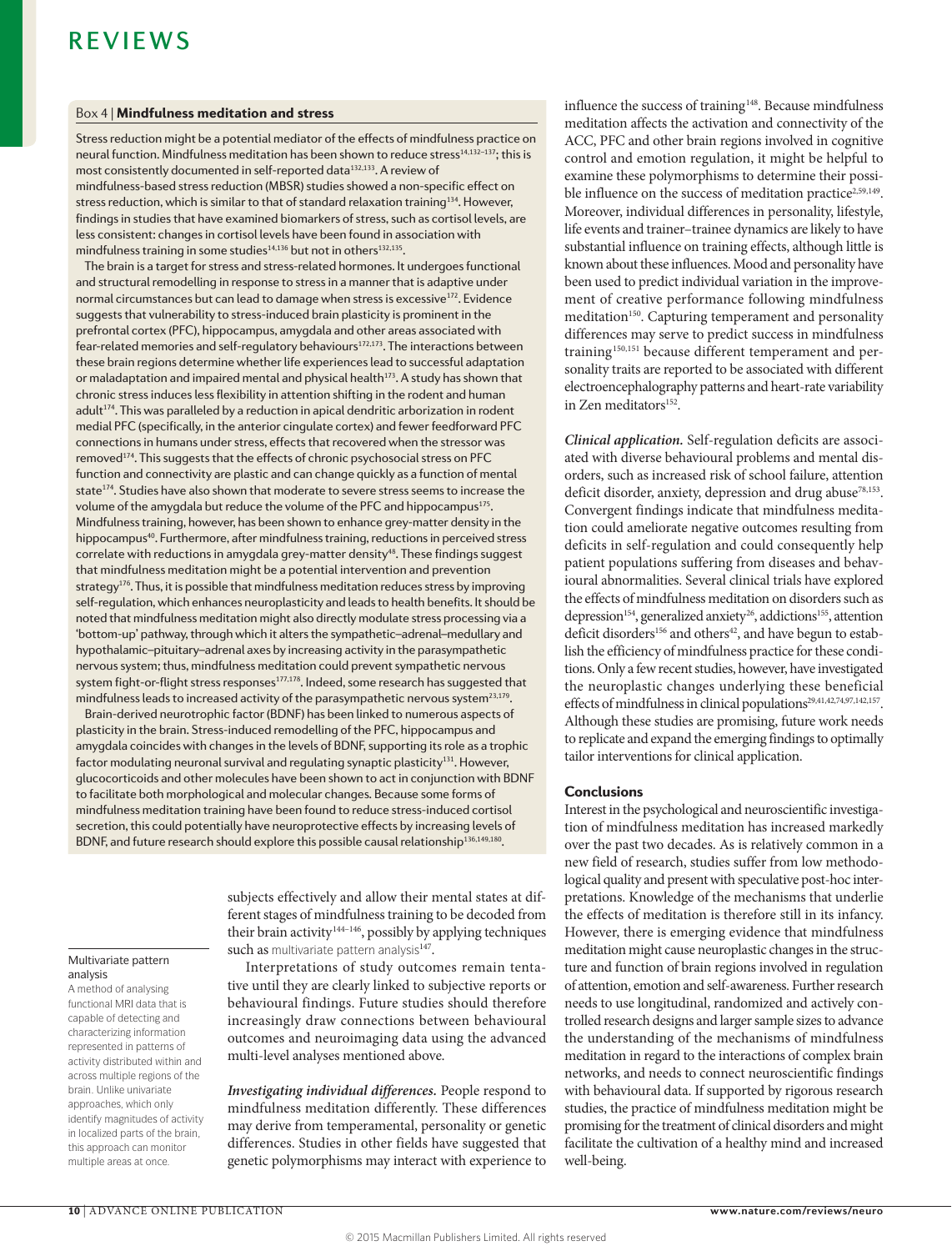- 1. Ospina, M. B. *et al.* Meditation practices for health: state of the research. *Evid. Rep. Technol. Assess. (Full Rep.)* **155**, 1–263 (2007).
- 2. Tang, Y.-Y. & Posner, M. I. Theory and method in mindfulness neuroscience. *Soc. Cogn. Affect. Neurosci.*  **8**, 118–120 (2013).
- 3. Hart, W. *The Art of Living: Vipassana Meditation* (Harper and Row, 1987).
- 4. Ivanovski, B. & Malhi, G. S. The psychological and neurophysiological concomitants of mindfulness forms of meditation. *Acta Neuropsychiatr.* **19**, 76–91 (2007).
- 5. Chiesa, A. & Malinowski, P. Mindfulness-based approaches: are they all the same? *J. Clin. Psychol.* **67**, 404–424 (2011).
- 6. Baer, R. A. Mindfulness training as a clinical intervention: a conceptual and empirical review. *Clin. Psychol. Sci. Practice* **10,** 125–143 (2003).
- 7. Grossman, P. Defining mindfulness by how poorly I think I pay attention during everyday awareness and other intractable problems for psychology's (re) invention of mindfulness: comment on Brown *et al. Psychol. Assess.* **23**, 1034–1040 (2011).
- 8. Kabat-Zinn, J. *Full Catastrophe Living: Using the Wisdom of Your Body and Mind to Face Stress, Pain, and Illness* (Delta Trade Paperbacks, 1990).
- 9. Lutz, A., Slagter, H. A., Dunne, J. D. & Davidson, R. J. Attention regulation and monitoring in meditation. *Trends Cogn. Sci.* **12**, 163–169 (2008).
- 10. Hölzel, B. K. *et al.* How does mindfulness meditation work? Proposing mechanisms of action from a conceptual and neural perspective. *Perspect. Psychol. Sci.* **6**, 537–559 (2011).
- **A review of the mechanisms of meditation.** Tang, Y.Y., Rothbart, M. K. & Posner, M. I. Neural correlates of establishing, maintaining and switching brain states. *Trends Cogn. Sci.* **16**, 330–337 (2012). **A review of the mechanisms of brain states associated with mental training.**
- 12. Zeidan, F., Johnson, S. K., Diamond, B. J., David, Z. & Goolkasian, P. Mindfulness meditation improves cognition: evidence of brief mental training. *Conscious.*
- *Cogn.* **19**, 597–605 (2010). 13. Ding, X. *et al.* Short-term meditation modulates brain activity of insight evoked with solution cue. *Soc. Cogn. Affect. Neurosci.* **10**, 43–49 (2014).
- 14. Tang, Y. Y. *et al.* Short-term meditation training improves attention and self-regulation. *Proc. Natl Acad. Sci. USA* **104**, 17152–17156 (2007). **The first longitudinal, randomized study to document that brief training improves executive attention, mood and immune function, and reduces levels of stress hormones.**
- 15. Manna, A. *et al.* Neural correlates of focused attention and cognitive monitoring in meditation. *Brain Res. Bull.* **82**, 46–56 (2010).
- 16. Tomasino, B., Fregona, S., Skrap, M. & Fabbro, F. Meditation-related activations are modulated by the practices needed to obtain it and by the expertise: an ALE meta-analysis study. *Front. Hum. Neurosci.* **6**, 346 (2012).
- 17. Fox, K. C. *et al.* Is meditation associated with altered brain structure? A systematic review and meta-analysis of morphometric neuroimaging in meditation practitioners. *Neurosci. Biobehav. Rev.* **43**, 48–73 (2014). **A review of structural alterations in the brain associated with meditation.**
- 18. Brefczynski-Lewis, J. A., Lutz, A., Schaefer, H. S., Levinson, D. B. & Davidson, R. J. Neural correlates of attentional expertise in long-term meditation practitioners. *Proc. Natl Acad. Sci. USA* **104**, 11483–11488 (2007).

#### **One of the first cross-sectional studies to document the neural correlates of focused meditation.**

- 19. Davidson, R. J. Empirical explorations of mindfulness: conceptual and methodological conundrums. *Emotion*  **10**, 8–11 (2010).
- 20. MacCoon, D. G. *et al.* The validation of an active control intervention for Mindfulness Based Stress Reduction (MBSR). *Behav. Res. Ther.* **50**, 3–12  $(2012)$ **One of the first studies to validate the active**

**control conditions in mindfulness training.**

- 21. Rosenkranz, M. A. *et al.* A comparison of mindfulnessbased stress reduction and an active control in modulation of neurogenic inflammation. *Brain Behav. Immun.* **27**, 174–184 (2013). 22. MacCoon, D. G., MacLean, K. A., Davidson, R. J.,
- Saron, C. D. & Lutz, A. No sustained attention differences in a longitudinal randomized trial comparing mindfulness based stress reduction versus active control. *PLoS ONE* **9**, e97551 (2014).
- 23. Tang, Y. Y. *et al.* Central and autonomic nervous system interaction is altered by short-term meditation. *Proc. Natl Acad. Sci. USA* **106**, 8865–8870 (2009).
- 24. Erisman, S. M. & Roemer, L. The effects of experimentally induced mindfulness on emotional responding to film clips. *Emotion* **10**, 72–82 (2010).
- 25. Leiberg, S., Klimecki, O. & Singer, T. Short-term compassion training increases prosocial behaviour in a newly developed prosocial game. *PLoS ONE* **6**, e17798 (2011).
- 26. Hoge, E. A. *et al.* Randomized controlled trial of mindfulness meditation for generalized anxiety disorder: effects on anxiety and stress reactivity. *J. Clin. Psychiatry* **74**, 786–792 (2013).
- 27. Tang, Y. Y., Yang, L., Leve, L. D. & Harold, G. T. Improving executive function and its neurobiological mechanisms through a mindfulness-based intervention: advances within the field of developmental neuroscience**.** *Child Dev. Perspect.* **6**, 361–366 (2012).
- 28. Zeidan, F., Johnson, S. K., Gordon, N. S. & Goolkasian, P. Effects of brief and sham mindfulness meditation on mood and cardiovascular variables. *J. Altern. Complement. Med.* **16**, 867–873 (2010).
- 29. Goldin, P., Ziv, M., Jazaieri, H., Hahn, K. & Gross, J. J. MBSR versus aerobic exercise in social anxiety: fMRI of emotion regulation of negative self-beliefs. *Soc. Cogn. Affect. Neurosci.* **8**, 65–72 (2013). **One of the first randomized mindfulness studies to**

### **document the neural mechanisms in social anxiety.** 30. Zeidan, F. *et al.* Brain mechanisms supporting the

- modulation of pain by mindfulness meditation. *J. Neurosci.* **31**, 5540–5548 (2011). 31. Hölzel, B. K. *et al.* Investigation of mindfulness meditation practitioners with voxel-based
- morphometry. *Soc. Cogn. Affect. Neurosci.* **3**, 55–61 (2008). 32. Lazar, S. W. *et al.* Meditation experience is associated with increased cortical thickness. *Neuroreport* **16**,

1893–1897 (2005). **The first cross-sectional study to document that meditation is associated with structural changes in the brain.**

- 33. Vestergaard-Poulsen, P. *et al.* Long-term meditation is associated with increased grey matter density in the brain stem. *Neuroreport* **20**, 170–174 (2009).
- 34. Pagnoni, G. & Cekic, M. Age effects on grey matter volume and attentional performance in Zen meditation. *Neurobiol. Aging* **28**, 1623–1627 (2007).
- 35. Grant, J. A., Courtemanche, J. & Rainville, P. A nonelaborative mental stance and decoupling of executive and pain-related cortices predicts low pain sensitivity
- in Zen meditators. *Pain* **152**, 150–156 (2010). 36. Grant, J. A. *et al.* Cortical thickness, mental absorption and meditative practice: possible implications for disorders of attention. *Biol. Psychol.* **92**, 275–281  $(2013)$
- 37. Fayed, N. *et al.* Brain changes in long-term zen meditators using proton magnetic resonance spectroscopy and diffusion tensor imaging: a controlled study. *PLoS ONE* **8**, e58476 (2013).
- 38. Tang, Y. Y. *et al.* Short-term meditation induces white matter changes in the anterior cingulate. *Proc. Natl Acad. Sci. USA* **107**, 15649–15652 (2010). **The first longitudinal study to document that brief mindfulness training induces white-matter changes.**
- Tang, Y. Y., Lu, Q., Fan, M., Yang, Y. & Posner, M. I. Mechanisms of white matter changes induced by meditation. *Proc. Natl Acad. Sci. USA* **109**, 10570–10574 (2012).
- 40. Hölzel, B. K. *et al.* Mindfulness practice leads to increases in regional brain grey matter density. *Psychiatry Res.* **191**, 36–43 (2011).
- 41. Wells, R. E. *et al.* Meditation's impact on default mode network and hippocampus in mild cognitive impairment: a pilot study. *Neurosci. Lett.* **556**, 15–19 (2013).
- Pickut, B. A. *et al.* Mindfulness based intervention in Parkinson's disease leads to structural brain changes on MRI: a randomized controlled longitudinal trial.
- *Clin. Neurol. Neurosurg.* **115**, 2419–2425 (2013). 43. Luders, E., Toga, A. W., Lepore, N. & Gaser, C. The underlying anatomical correlates of long-term meditation: larger hippocampal and frontal volumes of grey matter. *Neuroimage* **45**, 672–678 (2009).
- Luders, E., Clark, K., Narr, K. L. & Toga, A. W. Enhanced brain connectivity in long-term meditation practitioners. *Neuroimage* **57**, 1308–1316 (2011). 45. Luders, E. *et al.* Bridging the hemispheres in
- meditation: thicker callosal regions and enhanced fractional anisotropy (FA) in long-term practitioners. *Neuroimage* **61**, 181–187 (2012).
- 46. Luders, E. *et al.* Global and regional alterations of hippocampal anatomy in long-term meditation practitioners. *Hum. Brain Mapp.* **34**, 3369–3375 (2013).
- 47. Singleton, O. *et al.* Change in brainstem grey matter concentration following a mindfulness-based intervention is correlated with improvement in psychological well-being. *Front. Hum. Neurosci.* **8**, 33  $(2014)$
- 48. Hölzel, B. K. *et al.* Stress reduction correlates with structural changes in the amygdala. *Soc. Cogn. Affect. Neurosci.* **5**, 11–17 (2010).
- 49. Luders, E., Kurth, F., Toga, A. W., Narr, K. L. & Gaser, C. Meditation effects within the hippocampal complex revealed by voxel-based morphometry and cytoarchitectonic probabilistic mapping. *Front. Psychol.* **4**, 398 (2013).
- 50. Luders, E. *et al.* The unique brain anatomy of meditation practitioners: alterations in cortical gyrification. *Front. Hum. Neurosci.* **6**, 34 (2012).
- 51. Grant, J. A., Courtemanche, J., Duerden, E. G., Duncan, G. H. & Rainville, P. Cortical thickness and pain sensitivity in zen meditators. *Emotion* **10**, 43–53  $(2010)$
- 52. Farb, N. A., Segal, Z. V. & Anderson, A. K. Mindfulness meditation training alters cortical representations of interoceptive attention. *Soc. Cogn. Affect. Neurosci.* **8**, 15–26 (2013).
- 53. Tang, Y.-Y. & Posner, M. I. Attention training and attention state training. *Trends Cogn. Sci.* **13**, 222–227 (2009).
- 54. Tang, Y. Y. & Posner, M. I. in *Handbook of Mindfulness: Theory, Research, and Practice* Ch. 5 (eds Brown, K. W., Creswell, J. D. & Ryan, R. M.) 81–89 (Guildford Press, 2014).
- 55. Posner, M. I. & Petersen, S. E. The attention system of the human brain. *Annu. Rev. Neurosci.* **13**, 25–42 (1990).
- 56. Petersen, S. E. & Posner, M. I. The attention system of the human brain: 20 years after. *Annu. Rev. Neurosci.*  **35**, 73–89 (2012).
- 57. Fan, J., McCandliss, B. D., Sommer, T., Raz, A. & Posner, M. I. Testing the efficiency and independence of attentional networks. *J. Cogn. Neurosci.* **14**, 340–347 (2002).
- 58. Raz, A. & Buhle, J. Typologies of attentional networks. *Nature Rev. Neurosci.* **7**, 367–379 (2006).
- 59. Posner, M. I. & Rothbart, M. K. Research on attention networks as a model for the integration of psychological science. *Annu*. *Rev. Psychol.* **58**, 1–23 (2007).
- 60. Chiesa, A., Calati, R. & Serretti, A. Does mindfulness training improve cognitive abilities? A systematic review of neuropsychological findings. *Clin. Psychol. Rev.* **31**, 449–464 (2011).
- 61. Chan, D. & Woollacott, M. Effects of level of meditation experience on attentional focus: is the efficiency of executive or orientation networks improved? *J. Altern. Complement. Med.* **13**, 651–657 (2007).
- Moore, A. & Malinowski, P. Meditation, mindfulness and cognitive flexibility. *Conscious. Cogn.* **18**, 176–186 (2009).
- 63. Wenk-Sormaz, H. Meditation can reduce habitual responding. *Altern. Ther. Health Med.* **11**, 42–58 (2005).
- 64. Slagter, H. A. *et al.* Mental training affects distribution of limited brain resources. *PLoS Biol.* **5**, e138 (2007).
- 65. Pashler, H. Overlapping mental operations in serial performance with preview. *Q. J. Exp. Psychol. A.* **47**, 161–191 (discussion 193–199, 201–205) (1994).
- 66. Posner, M. I. Measuring alertness. *Ann. NY Acad. Sci.*  **1129**, 193–199 (2008).
- Van Leeuwen, S., Willer, N. G. & Melloni, L. Age effects on attentional blink performance in meditation. *Conscious. Cogn.* **18**, 593–599 (2009).
- 68. Van den Hurk, P. A., Giommi, F., Gielen, S. C., Speckens, A. E. M. & Barendregt, H. P. Greater efficiency in attentional processing related to mindfulness meditation. *Q. J. Exp. Psychol. (Hove)* **63**, 1168–1180 (2010).
- 69. Anderson, N. D., Lau, M. A., Segal, Z. V. & Bishop, S. R. Mindfulness-based stress reduction and attentional control. *Clin. Psychol. Psychother.* **14**, 449–463 (2007).
- 70. Jha, A. P., Krompinger, J. & Baime, M. J. Mindfulness training modifies subsystems of attention. *Cogn. Affect. Behav. Neurosci.* **7**, 109–119 (2007).
- 71. MacLean, K. A. *et al.* Intensive meditation training improves perceptual discrimination and sustained attention. *Psychol Sci*, **21**, 829–839 (2010).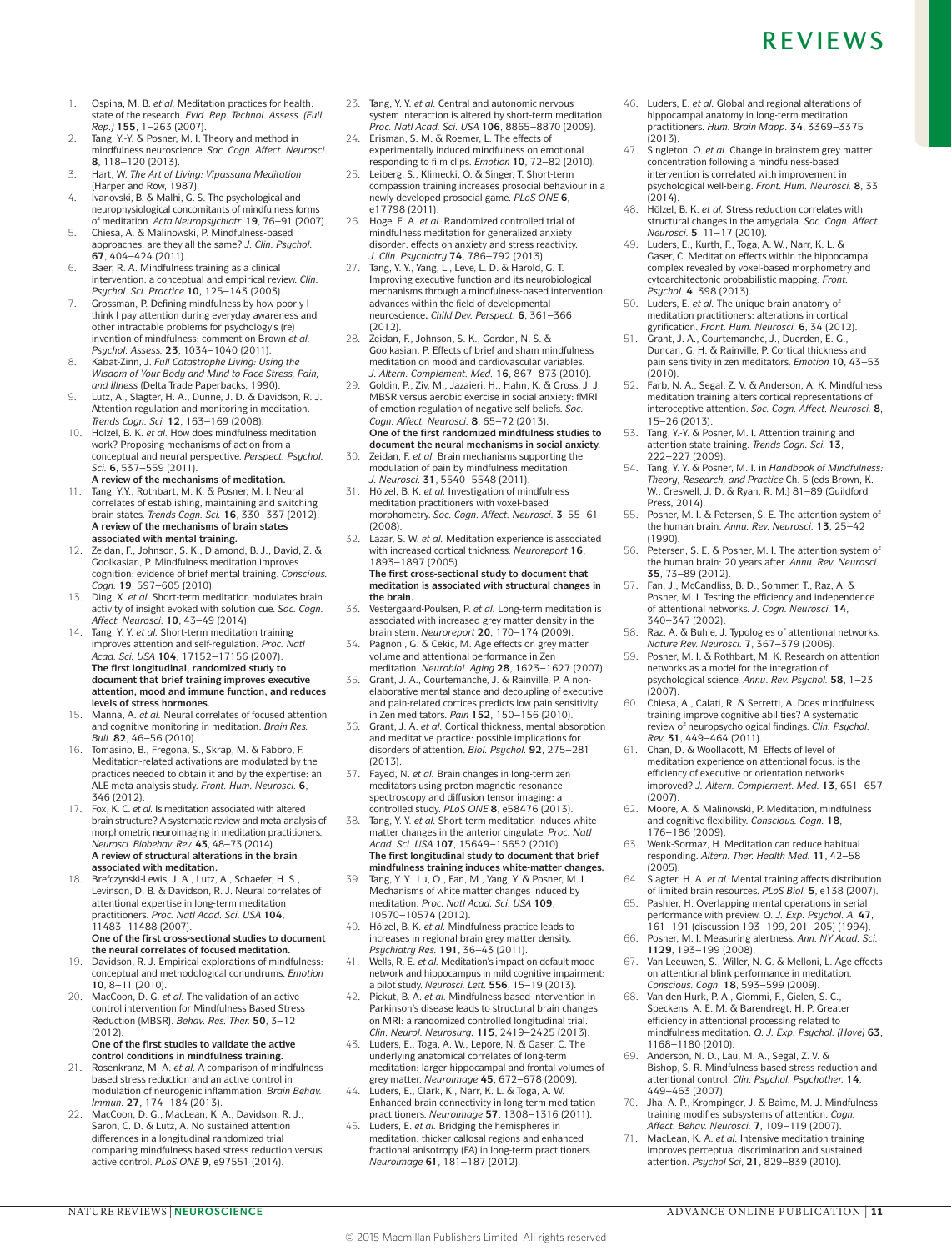# R F V I F W S

- 72. Pagnoni, G. & Cekic, M. Age effects on grey matter volume and attentional performance in Zen meditation. *Neurobiol. Aging* **28**, 1623–1627 (2007).
- 73. Tang, Y. Y. & Posner, M. I. Training brain networks and states. *Trends Cogn. Sci.* **18**, 345–350 (2014).
- 74. Tang, Y. Y., Tang, R. & Posner, M. I. Brief meditation training induces smoking reduction. *Proc. Natl Acad. Sci. USA* **110**, 13971–13975 (2013).
- 75. Cahn, B. R. & Polich, J. Meditation states and traits: EEG, ERP, and neuroimaging studies. *Psychol. Bull.*  **132**, 180–211 (2006).
- 76. Hölzel, B. K. *et al.* Differential engagement of anterior cingulate and adjacent medial frontal cortex in adept meditators and non-meditators. *Neurosci*. *Lett.* **421**, 16–21 (2007).
- 77. Van Veen, V. & Carter, C. S. The anterior cingulate as a conflict monitor: fMRI and ERP studies. *Physiol. Behav.* **77**, 477–482 (2002).
- 78. Posner, M. I., Sheese, B., Rothbart, M. & Tang, Y. Y. The anterior cingulate gyrus and the mechanism of self-regulation. *Cogn. Affect. Behav. Neurosci.* **7**, 391–395 (2007).
- 79. Tang, Y. Y. & Tang, R. Ventral-subgenual anterior cingulate cortex and self-transcendence. *Front. Psychol.* **4**, 1000 (2014).
- 80. Sridharan, D., Levitin, D. J. & Menon, V. A critical role for the right fronto-insular cortex in switching between central-executive and default-mode networks. *Proc. Natl Acad. Sci. USA* **105**, 12569–12574 (2008).
- 81. Gard, T. *et al.* Pain attenuation through mindfulness is associated with decreased cognitive control and increased sensory processing in the brain. *Cereb. Cortex* **22**, 2692–2702 (2012).
- 82. Allen, M. *et al.* Cognitive-affective neural plasticity following active-controlled mindfulness intervention. *J. Neurosci.* **32**, 15601–15610 (2012). **One of the first studies to document the effects of mindfulness using active controls.**
- 83. Goldin, P. R. & Gross, J. J. Effects of mindfulnessbased stress reduction (MBSR) on emotion regulation in social anxiety disorder. *Emotion* **10**, 83–91 (2010).
- 84. Deckersbach, T., Hölzel, B. K., Eisner, L. R., Lazar, S. W. & Nierenberg, A. A. *Mindfulness-Based Cognitive Therapy for Bipolar Disorder* (Guildford Press, 2014).
- 85. Passarotti, A. M., Sweeney, J. A. & Pavuluri, M. N. Emotion processing influences working memory circuits in pediatric bipolar disorder and attentiondeficit/hyperactivity disorder. *J. Am. Acad. Child Adolesc. Psychiatry* **49**, 1064–1080 (2010).
- 86. Gross, J. J. in *Handbook of Emotion Regulation* 2nd edn (ed. Gross, J. J.) 3–20 (Guildford Press, 2014). 87. Ortner, C. N. M., Kilner, S. J. & Zelazo, P. D.
- Mindfulness meditation and reduced emotional interference on a cognitive task. *Motiv. Emot.* **31**, 271–283 (2007).
- 88. Goleman, D. J. & Schwartz, G. E. Meditation as an intervention in stress reactivity. *J. Consult. Clin. Psychol.* **44**, 456–466 (1976). 89. Robins, C. J., Keng, S.-L., Ekblad, A. G. &
- Brantley, J. G. Effects of mindfulness-based stress reduction on emotional experience and expression: a randomized controlled trial. *J. Clin. Psychol.* **68**, 117–131 (2012).
- 90. Chambers, R., Lo, B. C. Y. & Allen, N. B. The impact of intensive mindfulness training on attentional control, cognitive style, and affect. *Cogn. Ther. Res.* **32**, 303–322 (2008).
- 91. Ding, X., Tang, Y. Y., Tang, R. & Posner, M. I. Improving creativity performance by short-term meditation. *Behav. Brain Funct.* **10**, 9 (2014).
- 92. Jain, S. *et al.* A randomized controlled trial of mindfulness meditation versus relaxation training: effects on distress, positive states of mind, rumination, and distraction. *Ann. Behav. Med.* **33**, 11–21 (2007).
- 93. Desbordes, G. *et al.* Effects of mindful-attention and compassion meditation training on amygdala response to emotional stimuli in an ordinary, non-meditative state. *Front. Hum. Neurosci.* **6**, 292 (2012).
- 94. Lutz, J. *et al.* Mindfulness and emotion regulation an fMRI study. *Soc. Cogn. Affect. Neurosci.* **9**, 776–785 (2014).
- 95. Taylor, V. A. *et al.* Impact of mindfulness on the neural responses to emotional pictures in experienced and beginner meditators. *Neuroimage* **57**, 1524–1533 (2011).
- 96. Westbrook, C. *et al.* Mindful attention reduces neural and self-reported cue-induced craving in smokers. *Soc. Cogn. Affect. Neurosci.* **8**, 73–84 (2013).

97. Hölzel, B. K. *et al.* Neural mechanisms of symptom improvements in generalized anxiety disorder following mindfulness training. *Neuroimage Clin.* **2**, 448–458 (2013). **One of the first longitudinal, randomized** 

**mindfulness studies to document the neural mechanisms in generalized anxiety disorder.**

- 98. Farb, N. A. S. *et al.* Attending to the present: mindfulness meditation reveals distinct neural modes of self-reference. *Soc. Cogn. Affect. Neurosci.* **2**, **313**–322 (2007).
- 99. Teper, R., Segal, Z. V. & Inzlicht, M. Inside the mindful mind: how mindfulness enhances emotion regulation through improvements in executive control. *Curr. Dir. Psychol.* **22**, 449–454 (2013).
- 100. Chiesa, A., Serretti, A. & Jakobsen, J. C. Mindfulness: top-down or bottom-up emotion regulation strategy? *Clin. Psychol. Rev.* **33**, 82–96 (2013).
- 101. Malinowski, P. Neural mechanisms of attentional control in mindfulness meditation. *Front. Hum. Neurosci.* **7**, 8 (2013).
- 102. Jensen, C. G. *et al.* Mindfulness training affects attention — or is it attentional effort? *J. Exp. Psychol. Gen.* **141**, 106–123 (2012).
- 103. Posner, M. I., Rothbart, M. K., Reuda, M. R. & Tang, Y. Y. in *Effortless Attention: A New Perspective in the Cognitive Science of Attention and Action* (ed. Bruya, B.) 410–424 (MIT Press, 2010).
- 104. Banks, S. J., Eddy, K. T., Angstadt, M., Nathan, P. J. & Phan, K. L. Amygdala-frontal connectivity during emotion-regulation. *Soc. Cogn. Affect Neurosci.* **2**, 303–312 (2007).
- 105. Etkin, A., Egner, T., Peraza, D. M., Kandel, E. R. & Hirsch, J. Resolving emotional conflict: a role for the rostral anterior cingulate cortex in modulating activity in the amygdala. *Neuron* **51**, 871–882 (2006).
- 106. Kirk, U., Brown, K. W. & Downar, J. Adaptive neural reward processing during anticipation and receipt of monetary rewards in mindfulness meditators. *Soc. Cogn. Affect. Neurosci.* http://dx.doi.org/ 10.1093/ scan/nsu112 (2014).
- 107. Olendzki, A. *Unlimiting Mind: The Radically Experiential Psychology of Buddhism* (Wisdom Publications, 2010).
- 108. Sperduti, M., Martinelli, P. & Piolino, P. A neurocognitive model of meditation based on activation likelihood estimation (ALE) meta-analysis. *Conscious. Cogn.* **21**, 269–276 (2012).
- 109. Fresco, D. M. *et al.* Initial psychometric properties of the experiences questionnaire: validation of a selfreport measure of decentering. *Behav. Ther.* **38**, 234–246 (2007).
- 110. Shapiro, S. L., Carlson, L. E., Astin, J. A. & Freedman, B. Mechanisms of mindfulness. *J. Clin. Psychol.* **62**, 373–386 (2006).
- Josipovic, Z. Neural correlates of nondual awareness in meditation. *Ann. NY Acad. Sci.* **1307**, 9–18 (2014).
- 112. Kerr, C. E., Josyula, K. & Littenberg, R. Developing an observing attitude: an analysis of meditation diaries in an MBSR clinical trial. *Clin. Psychol. Psychother.* **18**, 80–93 (2011).
- 113. Dor-Ziderman, Y., Berkovich-Ohana, A., Glicksohn, J. & Goldstein, A. Mindfulness-induced selflessness: a MEG neurophenomenological study. *Front. Hum. Neurosci.* **7**, 582 (2013).
- 114. Emavardhana, T. & Tori, C. D. Changes in self-concept, ego defense mechanisms, and religiosity following seven-day Vipassana meditation retreats. *J. Sci. Stud. Relig.* **36**, 194–206 (1997).
- 115. Haimerl, C. J. & Valentine, E. R. The effect of contemplative practice on intrapersonal, interpersonal, and transpersonal dimensions of the self-concept. *J. Transpers. Psychol.* **33**, 37–52 (2001).
- 116. Sahdra, B. K., Shaver, P. R. & Brown, K. W. A scale to measure nonattachment: a Buddhist complement to Western research on attachment and adaptive functioning. *J. Pers. Assess.* **92**, 116–127 (2010).
- 117. Brewer, J. A. *et al.* Meditation experience is associated with differences in default mode network activity and connectivity. *Proc. Natl Acad. Sci. USA* **108**, 20254–20259 (2011). **One of the first studies to document the alteration**
- **of the DMN by meditation.** 118. Hasenkamp, W. & Barsalou, L. W. Effects of meditation experience on functional connectivity of distributed brain networks. *Front. Hum. Neurosci.* **6**, 38 (2012).
- 119. Buckner, R. L., Andrews-Hanna, J. R. & Schacter, D. L. The brain's default network: anatomy, function, and relevance to disease. *Ann. NY Acad. Sci.* **1124**, 1–38 (2008).
- 120. Raichle, M. E. *et al.* A default mode of brain function.
- *Proc. Natl Acad. Sci. USA* **98**, 676–682 (2001). 121. Northoff, G. *et al.* Self-referential processing in our brain: a meta-analysis of imaging studies on the self. *Neuroimage* **31**, 440–457 (2006).
- 122. Sajonz, B. *et al.* Delineating self-referential processing from episodic memory retrieval: common and dissociable networks. *Neuroimage* **50**, 1606–1617 (2010).
- 123. Buckner, R. L. & Carroll, D. C. Self-projection and the brain. *Trends Cogn. Sci.* **11**, 49–57 (2007).
- 124. Khalsa, S. S. *et al.* Interoceptive awareness in experienced meditators. *Psychophysiology* **45**, 671–677 (2008).
- 125. Nielsen, L. & Kaszniak, A. W. Awareness of subtle emotional feelings: a comparison of long-term meditators and nonmeditators. *Emotion* **6**, 392–405 (2006).
- 126. Sze, J. A., Gyurak, A., Yuan, J. W. & Levenson, R. W. Coherence between emotional experience and physiology: does body awareness training have an impact? *Emotion* **10**, 803–814 (2010).
- 127. Fox, K. C. R. *et al.* Meditation experience predicts introspective accuracy. *PLoS ONE* **7**, e45370 (2012).
- 128. Lutz, A., Brefczynski-Lewis, J., Johnstone, T. & Davidson, R. J. Regulation of the neural circuitry of emotion by compassion meditation: effects of meditative expertise. *PLoS ONE* **3**, e1897 (2008).
- 129. Craig, A. D. How do you feel now? The anterior insula and human awareness. *Nature Rev. Neurosci.*  **10**, 59–70 (2009).
- 130. Monti, D. A. *et al.* Changes in cerebral blood flow and anxiety associated with an 8-week mindfulness programme in women with breast cancer. *Stress Health* **28**, 397–407 (2012).
- 131. Grey, J. D., Milner, T. A. & McEwen, B. S. Dynamic plasticity: the role of glucocorticoids, brain-derived neurotrophic factor and other trophic factors.
- *Neuroscience* **239**, 214–227 (2013). 132. Creswell, J. D., Pacilio, L. E., Lindsay, E. K. & Brown, K. W. Brief mindfulness meditation training alters psychological and neuroendocrine responses to social evaluative stress. *Psychoneuroendocrinology* **44**, 1–12 (2014).
- 133. Tang, Y. Y., Tang, R., Jiang, C. & Posner, M. I. Shortterm meditation intervention improves self-regulation and academic performance. *J. Child Adolesc. Behav.* **2**, 4 (2014).
- 134. Chiesa, A., Serretti, A. Mindfulness-based stress reduction for stress management in healthy people: a review and meta-analysis**.** *J. Altern. Complement. Med.***15**, 593–600 (2009).
- 135. Jacobs, T. L. *et al.* Self-reported mindfulness and cortisol during a Shamatha meditation retreat. *Health Psychol.* **32**, 1104–1109 (2013).
- 136. Fan, Y., Tang, Y. Y. & Posner, M. I. Cortisol level modulated by integrative meditation in a dosedependent fashion. *Stress Health* **30**, 65–70 (2013).
- 137. Fan, Y., Tang, Y. Y., Ma, Y. & Posner, M. I. Mucosal immunity modulated by integrative meditation in a dose-dependent fashion. *J. Altern. Complement. Med.* **16**, 151–155 (2010).
- 138. Kang, D. H. *et al.* The effect of meditation on brain structure: cortical thickness mapping and diffusion tensor imaging. *Soc. Cogn. Affect. Neurosci.* **8**, 27–33 (2013).
- 139. Bressler, S. L. & Menon, V. Large-scale brain networks in cognition: emerging methods and principles. *Trends Cogn. Sci.* **14**, 277–290 (2010).
- 140. Menon, V. Large-scale brain networks and psychopathology: a unifying triple network model. *Trends Cogn. Sci.* **15**, 483–506 (2011).
- 141. Xue, S., Tang, Y. Y. & Posner, M. I. Short-term meditation increases network efficiency of the anterior cingulate cortex. *Neuroreport* **22**, 570–574 (2011).
- 142. Gard, T. *et al.* Fluid intelligence and brain functional organization in aging yoga and meditation practitioners. *Front. Aging Neurosci.* **6**, 76 (2014).
- 143. Lane, R. D. & Wager, T. D. The new field of brain-body medicine: what have we learned and where are we headed? *Neuroimage* **47**, 1135–1140 (2009).
- 144. Garrison, K. M. *et al.* Real-time fMRI links subjective experience with brain activity during focused attention. *Neuroimage* **81**, 110–118 (2013).
- 145. LaConte, S. M. Decoding fMRI brain states in realtime. *Neuroimage* **56**, 440–454 (2011).
- 146. Zotev, V. *et al.* Self-regulation of amygdala activation using real-time fMRI neurofeedback. *PLoS ONE* **6**, e24522 (2011).
- 147. Haynes, J. D. & Rees, G. Decoding mental states from brain activity in humans. *Nature Rev. Neurosci.* **7**, 523–534 (2006).